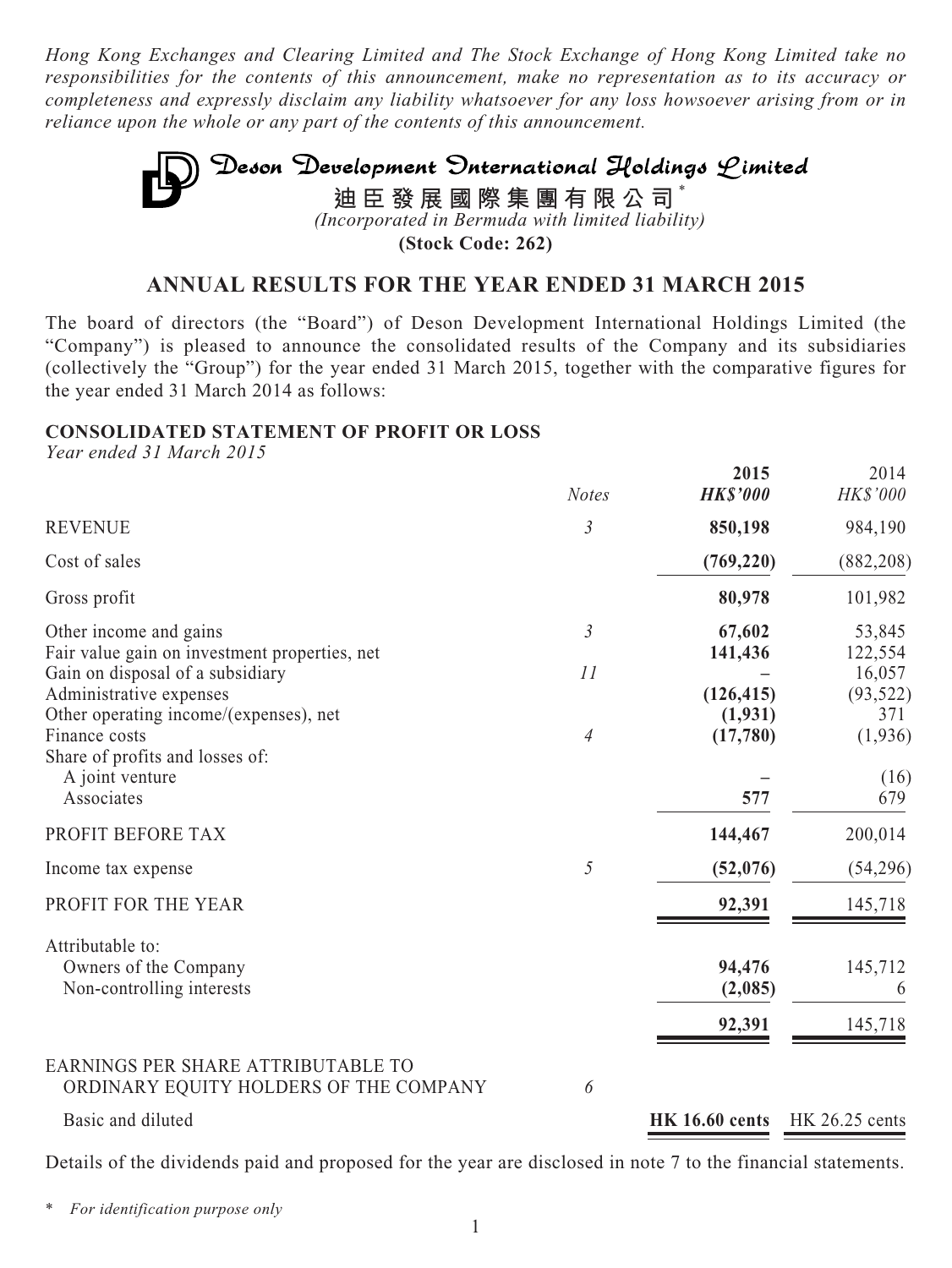# **CONSOLIDATED STATEMENT OF COMPREHENSIVE INCOME**

*Year ended 31 March 2015*

|                                                                                                  |              | 2015            | 2014     |
|--------------------------------------------------------------------------------------------------|--------------|-----------------|----------|
|                                                                                                  | <b>Notes</b> | <b>HK\$'000</b> | HK\$'000 |
| PROFIT FOR THE YEAR                                                                              |              | 92,391          | 145,718  |
| OTHER COMPREHENSIVE INCOME                                                                       |              |                 |          |
| Other comprehensive income to be reclassified to profit or<br>loss in subsequent periods:        |              |                 |          |
| Share of other comprehensive income of associates                                                |              | (2,539)         | 2,567    |
| Exchange differences on translation of foreign operations                                        |              | (6, 010)        | (1, 428) |
| Release of exchange fluctuation reserve upon                                                     |              |                 |          |
| disposal of a subsidiary                                                                         | 11           |                 | (5, 438) |
| Net other comprehensive loss to be reclassified to                                               |              |                 |          |
| profit or loss in subsequent periods                                                             |              | (8, 549)        | (4,299)  |
| Other comprehensive income not to be reclassified to<br>profit or loss in subsequent periods:    |              |                 |          |
| Surplus on revaluation of leasehold land and buildings                                           |              | 17,636          | 11,805   |
| Income tax effect                                                                                |              | (2,942)         | (2,021)  |
| Net other comprehensive income not to be reclassified to<br>profit or loss in subsequent periods |              | 14,694          | 9,784    |
| OTHER COMPREHENSIVE INCOME FOR                                                                   |              |                 |          |
| THE YEAR, NET OF TAX                                                                             |              | 6,145           | 5,485    |
| TOTAL COMPREHENSIVE INCOME FOR THE YEAR                                                          |              | 98,536          | 151,203  |
| Attributable to:                                                                                 |              |                 |          |
| Owners of the Company                                                                            |              | 100,388         | 151,197  |
| Non-controlling interests                                                                        |              | (1, 852)        | 6        |
|                                                                                                  |              | 98,536          | 151,203  |
|                                                                                                  |              |                 |          |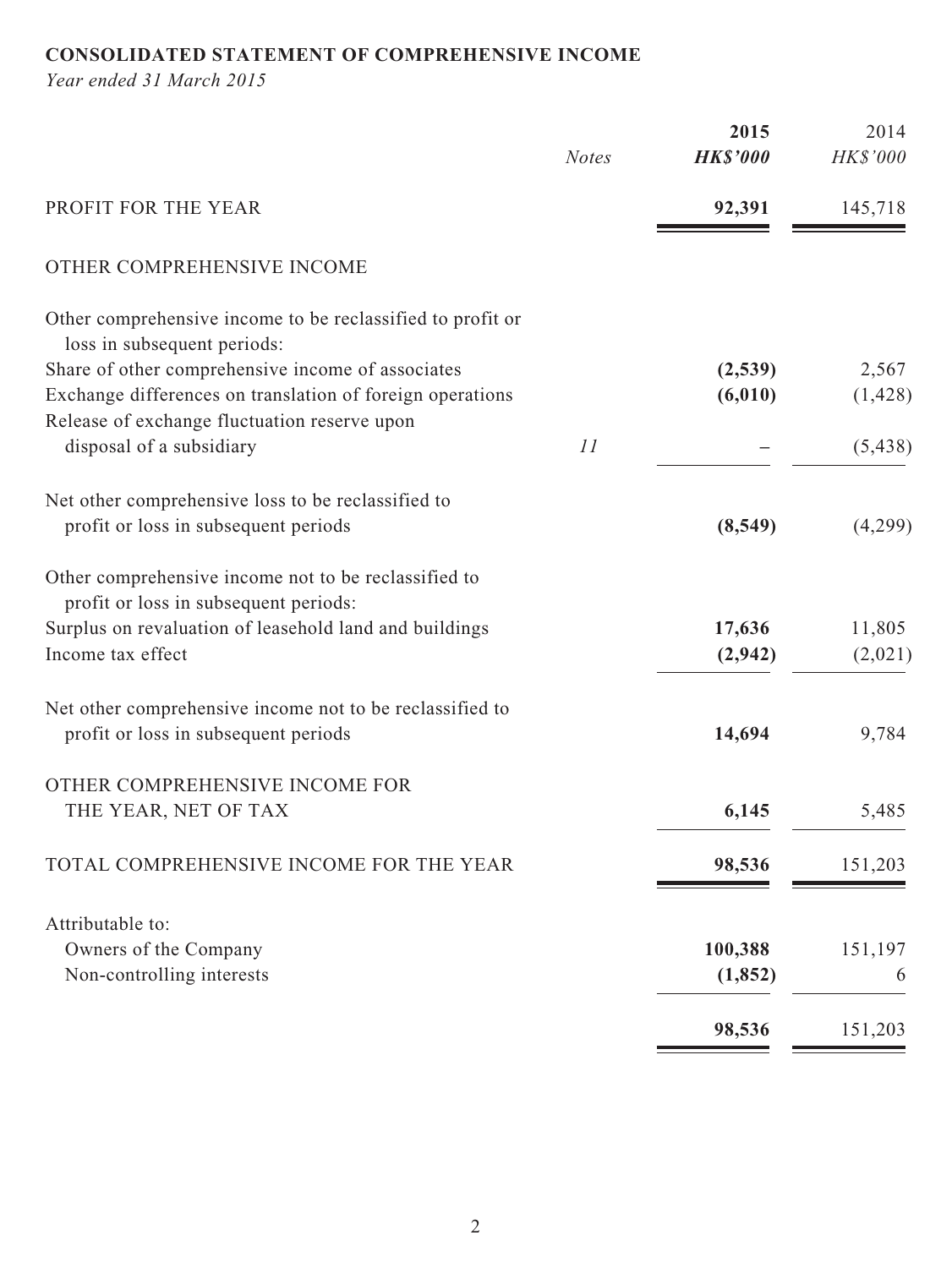# **CONSOLIDATED STATEMENT OF FINANCIAL POSITION**

*31 March 2015*

|                                                |              | 2015            | 2014      |
|------------------------------------------------|--------------|-----------------|-----------|
|                                                | <b>Notes</b> | <b>HK\$'000</b> | HK\$'000  |
| NON-CURRENT ASSETS                             |              |                 |           |
| Property, plant and equipment                  |              | 175,628         | 164,181   |
| Investment properties                          |              | 535,184         | 305,000   |
| Goodwill                                       |              |                 |           |
| Investment in a joint venture                  |              |                 |           |
| Investments in associates                      |              | 1,035           | 3,785     |
| Available-for-sale investments                 |              | 21,641          | 21,641    |
| Deposit                                        |              |                 | 244       |
| Pledged deposits                               |              | 316,200         |           |
| Total non-current assets                       |              | 1,049,688       | 494,851   |
| <b>CURRENT ASSETS</b>                          |              |                 |           |
| Amounts due from associates                    |              | 4,824           | 4,748     |
| Amount due from an investee                    |              | 100             | 100       |
| Amount due from a related company              |              | 479             |           |
| Properties held for sale under development and |              |                 |           |
| properties held for sale                       |              | 1,350,608       | 1,054,613 |
| Gross amount due from contract customers       |              | 25,655          | 7,563     |
| Inventories                                    |              | 11,768          | 12,103    |
| Accounts receivable                            | 8            | 58,849          | 77,206    |
| Prepayments, deposits and other receivables    |              | 97,626          | 94,935    |
| Pledged deposits                               |              | 69,901          | 51,797    |
| Cash and cash equivalents                      |              | 78,430          | 129,474   |
| Total current assets                           |              | 1,698,240       | 1,432,539 |
| <b>CURRENT LIABILITIES</b>                     |              |                 |           |
| Gross amount due to contract customers         |              | 88,455          | 87,845    |
| Accounts payable                               | 9            | 30,256          | 59,191    |
| Other payables and accruals                    |              | 140,313         | 172,564   |
| Amounts due to associates                      |              | 48              | 48        |
| Amounts due to non-controlling shareholders    |              | 1,500           | 1,500     |
| Amount due to a related company                |              |                 | 2,193     |
| Tax payable                                    |              | 87,137          | 86,520    |
| Interest-bearing bank and other borrowings     |              | 521,613         | 304,488   |
| Total current liabilities                      |              | 869,322         | 714,349   |
| NET CURRENT ASSETS                             |              | 828,918         | 718,190   |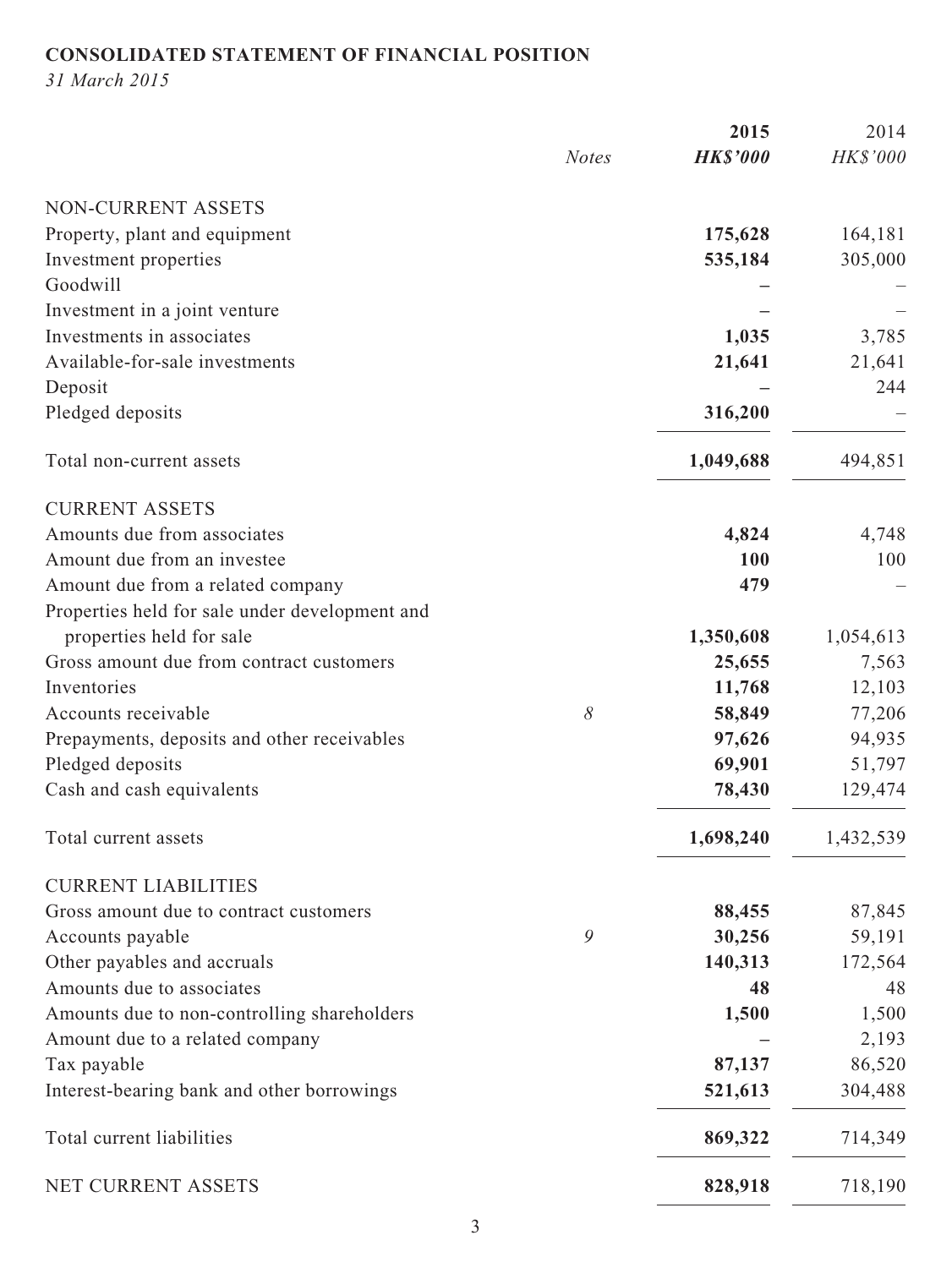# **CONSOLIDATED STATEMENT OF FINANCIAL POSITION** *(continued)*

*31 March 2015*

| <b>HK\$'000</b><br><b>Notes</b><br>NET CURRENT ASSETS<br>828,918<br>TOTAL ASSETS LESS CURRENT LIABILITIES<br>1,878,606 | 2014      |
|------------------------------------------------------------------------------------------------------------------------|-----------|
|                                                                                                                        | HK\$'000  |
|                                                                                                                        | 718,190   |
|                                                                                                                        | 1,213,041 |
| NON-CURRENT LIABILITIES                                                                                                |           |
| Interest-bearing bank borrowings<br>597,680                                                                            | 157,041   |
| Deferred tax liabilities<br>111,855                                                                                    | 73,314    |
| Total non-current liabilities<br>709,535                                                                               | 230,355   |
| 1,169,071<br>Net assets                                                                                                | 982,686   |
| <b>EQUITY</b>                                                                                                          |           |
| Equity attributable to owners of the Company                                                                           |           |
| 10<br>Issued capital<br>65,184                                                                                         | 55,321    |
| 1,081,033<br>Reserves                                                                                                  | 914,350   |
| $\overline{7}$<br>Proposed final dividend<br>6,517                                                                     | 7,192     |
| 1,152,734                                                                                                              | 976,863   |
| 16,337<br>Non-controlling interests                                                                                    | 5,823     |
| Total equity<br>1,169,071                                                                                              | 982,686   |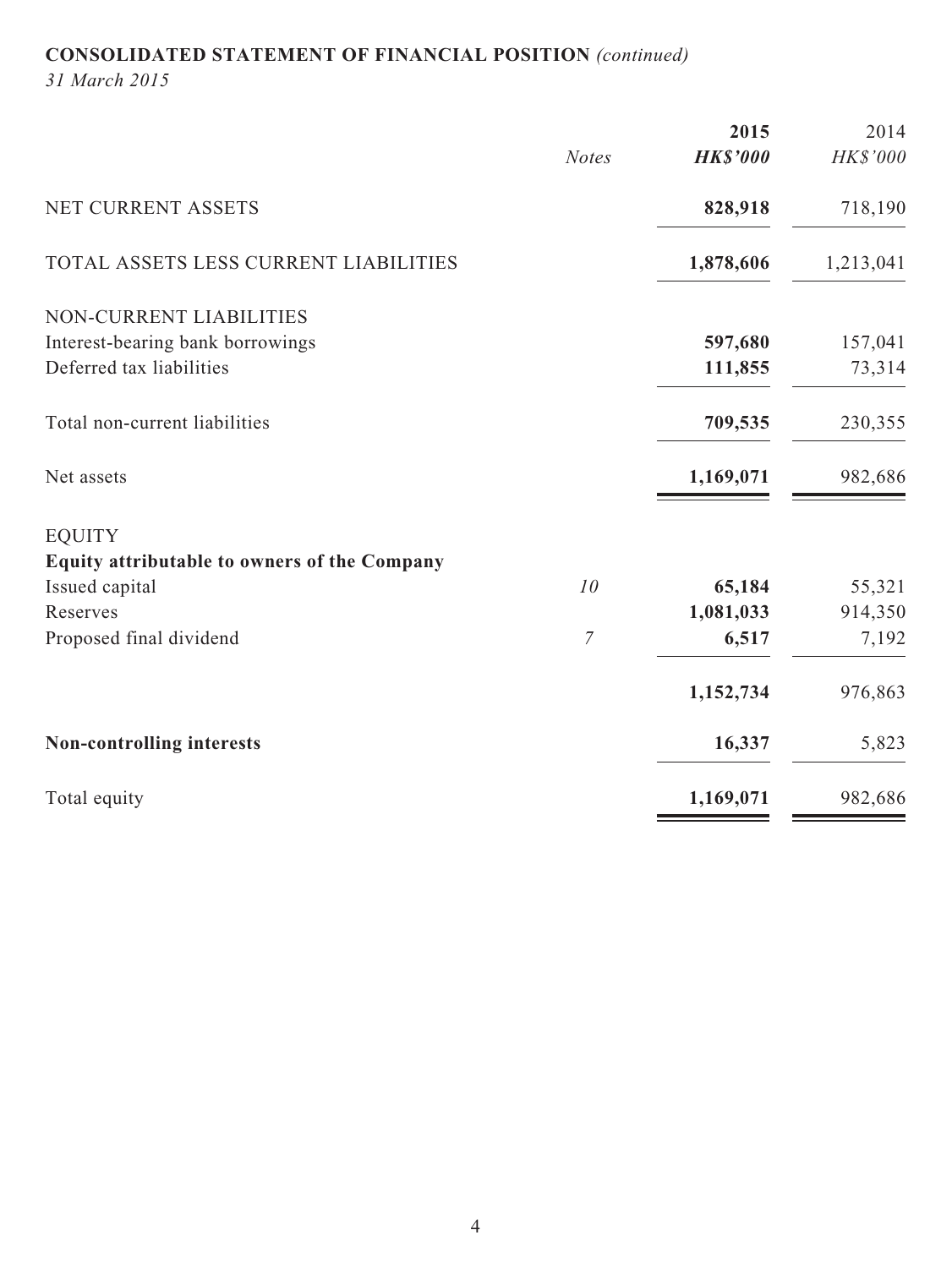### **NOTES TO CONSOLIDATED FINANCIAL STATEMENTS**

#### **1. CHANGES IN ACCOUNTING POLICIES AND DISCLOSURES**

The Group has adopted the following new and revised HKFRSs for the first time for the current year's financial statements.

| Amendments to HKFRS 10,<br>HKFRS 12 and HKAS 27 (2011) | <b>Investment Entities</b>                                                     |
|--------------------------------------------------------|--------------------------------------------------------------------------------|
| Amendments to HKAS 32                                  | <i><b>Offsetting Financial Assets and Financial Liabilities</b></i>            |
| Amendments to HKAS 39                                  | Novation of Derivatives and Continuation of Hedge Accounting                   |
| HK(IFRIC)-Int 21                                       | Levies                                                                         |
| Amendment to HKFRS 2                                   | Definition of Vesting Condition <sup>1</sup>                                   |
| included in <i>Annual Improvements</i>                 |                                                                                |
| 2010-2012 Cycle                                        |                                                                                |
| Amendment to HKFRS 3                                   | Accounting for Contingent Consideration in a Business Combination <sup>1</sup> |
| included in <i>Annual Improvements</i>                 |                                                                                |
| 2010-2012 Cycle                                        |                                                                                |
| Amendment to HKFRS 13                                  | <b>Short-term Receivables and Payables</b>                                     |
| included in <i>Annual Improvements</i>                 |                                                                                |
| 2010-2012 Cycle                                        |                                                                                |
| Amendment to HKFRS 1                                   | Meaning of Effective HKFRSs                                                    |
| included in <i>Annual Improvements</i>                 |                                                                                |
| 2011-2013 Cycle                                        |                                                                                |
|                                                        |                                                                                |

1 Effective from 1 July 2014

Other than explained below, the adoption of the above revised standards and interpretation has had no significant financial effect on these financial statements.

- (a) Amendments to HKFRS 10 include a definition of an investment entity and provide an exception to the consolidation requirement for entities that meet the definition of an investment entity. Investment entities are required to account for subsidiaries at fair value through profit or loss rather than consolidate them. Consequential amendments were made to HKFRS 12 and HKAS 27 (2011). The amendments to HKFRS 12 also set out the disclosure requirements for investment entities. The amendments have had no impact on the Group as the Company does not qualify as an investment entity as defined in HKFRS 10.
- (b) The HKAS 32 Amendments clarify the meaning of "currently has a legally enforceable right to set off" for offsetting financial assets and financial liabilities. The amendments also clarify the application of the offsetting criteria in HKAS 32 to settlement systems (such as central clearing house systems) which apply gross settlement mechanisms that are not simultaneous. The amendments have had no impact on the Group as the Group does not have any offsetting arrangement.
- (c) The HKAS 39 Amendments provide an exception to the requirement of discontinuing hedge accounting in situations where over-the-counter derivatives designated in hedging relationships are directly or indirectly, novated to a central counterparty as a consequence of laws or regulations, or the introduction of laws or regulations. For continuance of hedge accounting under this exception, all of the following criteria must be met: (i) the novations must arise as a consequence of laws or regulations, or the introduction of laws or regulations; (ii) the parties to the hedging instrument agree that one or more clearing counterparties replace their original counterparty to become the new counterparty to each of the parties; and (iii) the novations do not result in changes to the terms of the original derivative other than changes directly attributable to the change in counterparty to achieve clearing. The amendments have had no impact on the Group as the Group has not novated any derivatives during the current and prior years.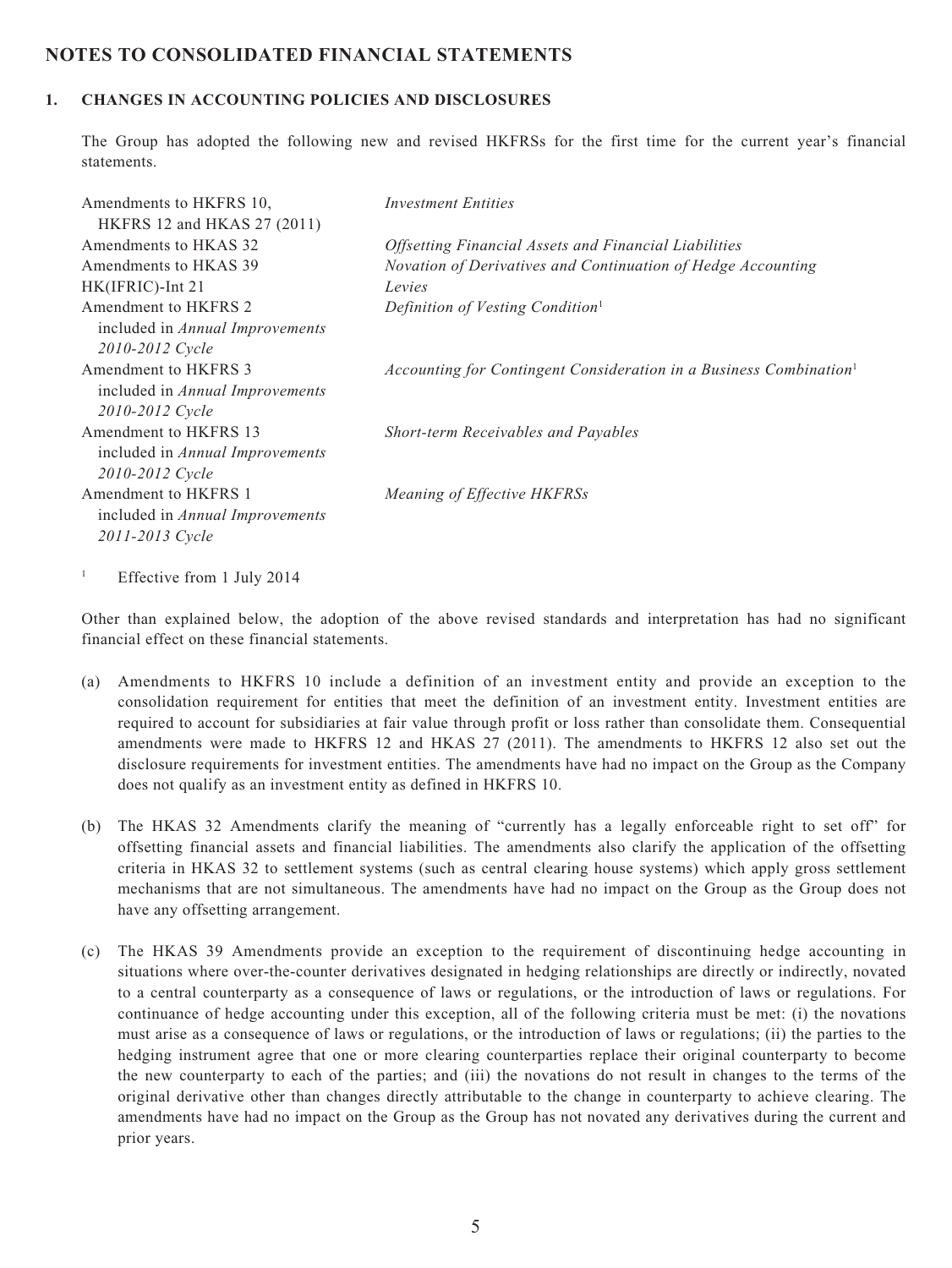#### **1. CHANGES IN ACCOUNTING POLICIES AND DISCLOSURES** *(continued)*

- (d) HK(IFRIC)-Int 21 clarifies that an entity recognises a liability for a levy when the activity that triggers payment, as identified by the relevant legislation, occurs. The interpretation also clarifies that a levy liability is accrued progressively only if the activity that triggers payment occurs over a period of time, in accordance with the relevant legislation. For a levy that is triggered upon reaching a minimum threshold, the interpretation clarifies that no liability should be recognised before the specified minimum threshold is reached. The interpretation has had no impact on the Group as the Group applied, in prior years, the recognition principles under HKAS 37 *Provisions, Contingent Liabilities and Contingent Assets* which for the levies incurred by the Group are consistent with the requirements of HK(IFRIC)-Int 21.
- (e) The HKFRS 2 Amendment clarifies various issues relating to the definitions of performance and service conditions which are vesting conditions, including (i) a performance condition must contain a service condition; (ii) a performance target must be met while the counterparty is rendering service; (iii) a performance target may relate to the operations or activities of an entity, or to those of another entity in the same group; (iv) a performance condition may be a market or non-market condition; and (v) if the counterparty, regardless of the reason, ceases to provide service during the vesting period, the service condition is not satisfied. The amendment has had no impact on the Group.
- (f) The HKFRS 3 Amendment clarifies that contingent consideration arrangements arising from a business combination that are not classified as equity should be subsequently measured at fair value through profit or loss whether or not they fall within the scope of HKFRS 9 or HKAS 39. The amendment has had no impact on the Group.
- (g) The HKFRS 13 Amendment clarifies that short-term receivables and payables with no stated interest rates can be measured at invoice amounts when the effect of discounting is immaterial. The amendment has had no impact on the Group.

#### **2. OPERATING SEGMENT INFORMATION**

For management purposes, the Group is organised into business units based on their products and services and has three reportable operating segments as follows:

- (a) the construction business segment is engaged in construction contract works as a main contractor and decoration, as well as the provision of electrical and mechanical engineering services;
- (b) the property development and investment business segment is engaged in property development of residential and commercial properties and holding of investment properties; and
- (c) the "others" segment comprises, principally, trading of medical equipment and home security and automation products, provision of related installation and maintenance services as well as trading of various granite and marble products, stone slabs and products for construction market.

Management monitors the results of its operating segments separately for the purpose of making decisions about resources allocation and performance assessment. Segment performance is evaluated based on reportable segment profit, which is a measure of adjusted profit before tax. The adjusted profit before tax is measured consistently with the Group's profit before tax except that interest income, dividend income, gain on disposal of a subsidiary, finance costs, share of profits and losses of a joint venture and associates as well as head office and corporate expenses are excluded from such measurement.

Segment assets exclude investment in a joint venture, investments in associates and other unallocated head office and corporate assets as these assets are managed on a group basis.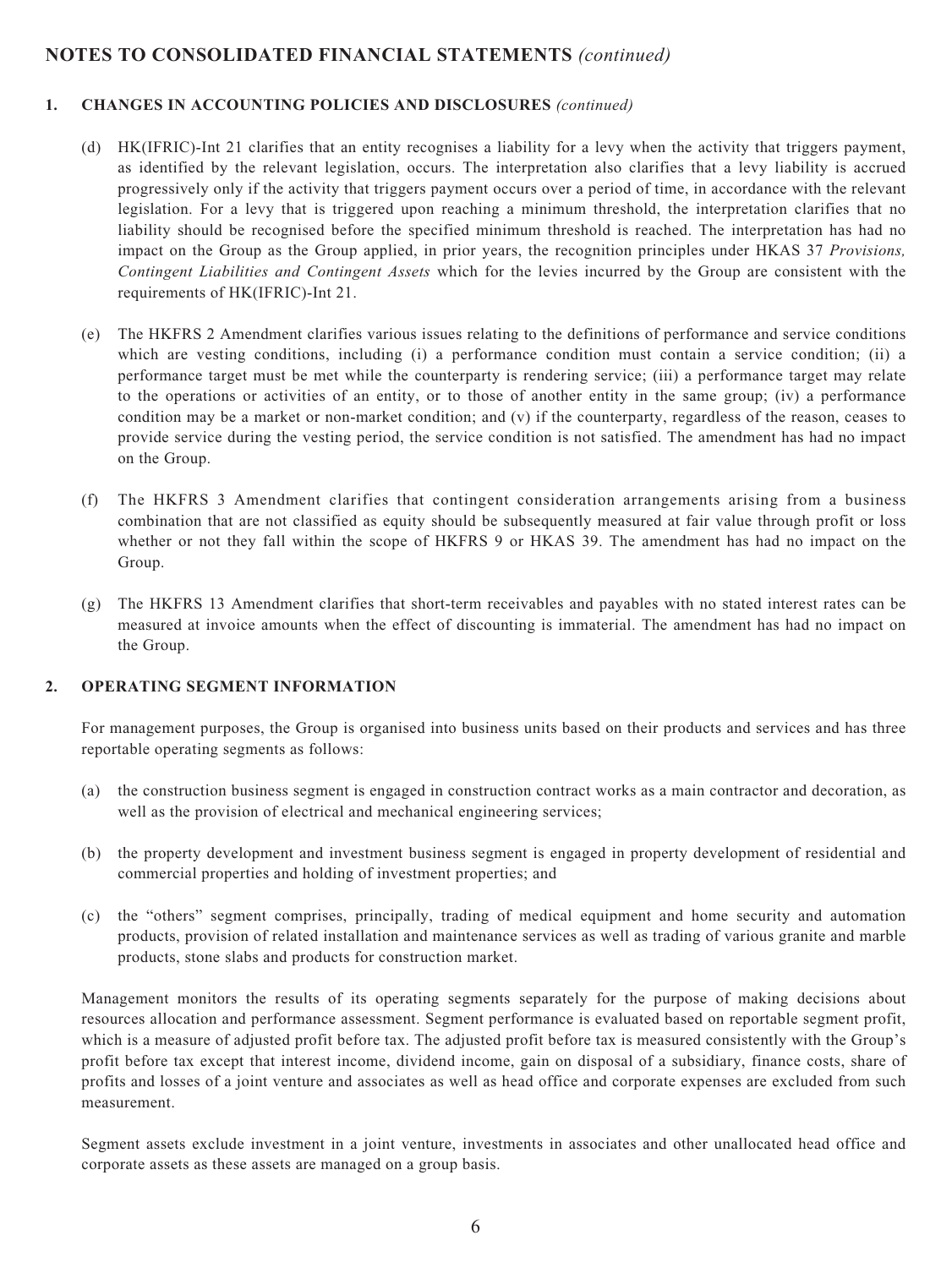#### **2. OPERATING SEGMENT INFORMATION** *(continued)*

Segment liabilities exclude other unallocated head office and corporate liabilities, including certain interest-bearing bank and other borrowings, tax payable and deferred tax liabilities, as these liabilities are managed on a group basis.

Intersegment sales and transfers are transacted with reference to the selling prices used for sales made to third parties at the then prevailing market prices.

During the year, the Group's operating segments changed as a result of the change in the Group's internal business reporting structure for more efficient use of the managerial resources. The corresponding information for the year ended 31 March 2014 has been re-presented accordingly.

#### **Year ended 31 March 2015**

|                                           |                 | Property        |                 |                 |
|-------------------------------------------|-----------------|-----------------|-----------------|-----------------|
|                                           |                 | development     |                 |                 |
|                                           | Construction    | and investment  |                 |                 |
|                                           | <b>business</b> | business        | <b>Others</b>   | <b>Total</b>    |
|                                           | <b>HK\$'000</b> | <b>HK\$'000</b> | <b>HK\$'000</b> | <b>HK\$'000</b> |
| <b>Segment revenue:</b>                   |                 |                 |                 |                 |
| Sales to external customers               | 750,075         | 74,488          | 25,635          | 850,198         |
| Other income and gains                    | 4,598           | 57,907          | 882             | 63,387          |
| Revenue                                   | 754,673         | 132,395         | 26,517          | 913,585         |
| <b>Segment results</b>                    |                 |                 |                 |                 |
| Operating profit                          | 13,903          | 168,737         | 734             | 183,374         |
| Reconciliation:                           |                 |                 |                 |                 |
| Interest income                           |                 |                 |                 | 3,263           |
| Dividend income                           |                 |                 |                 | 952             |
| Unallocated expenses                      |                 |                 |                 | (25, 919)       |
| Finance costs                             |                 |                 |                 | (17,780)        |
| Share of loss of a joint venture          |                 |                 |                 |                 |
| Share of profits and losses of associates |                 |                 |                 | 577             |
| Profit before tax                         |                 |                 |                 | 144,467         |
| <b>Segment assets</b>                     | 128,697         | 2,106,047       | 24,119          | 2,258,863       |
| Reconciliation:                           |                 |                 |                 |                 |
| Investments in associates                 |                 |                 |                 | 1,035           |
| Corporate and other unallocated assets    |                 |                 |                 | 488,030         |
| Total assets                              |                 |                 |                 | 2,747,928       |
|                                           |                 |                 |                 |                 |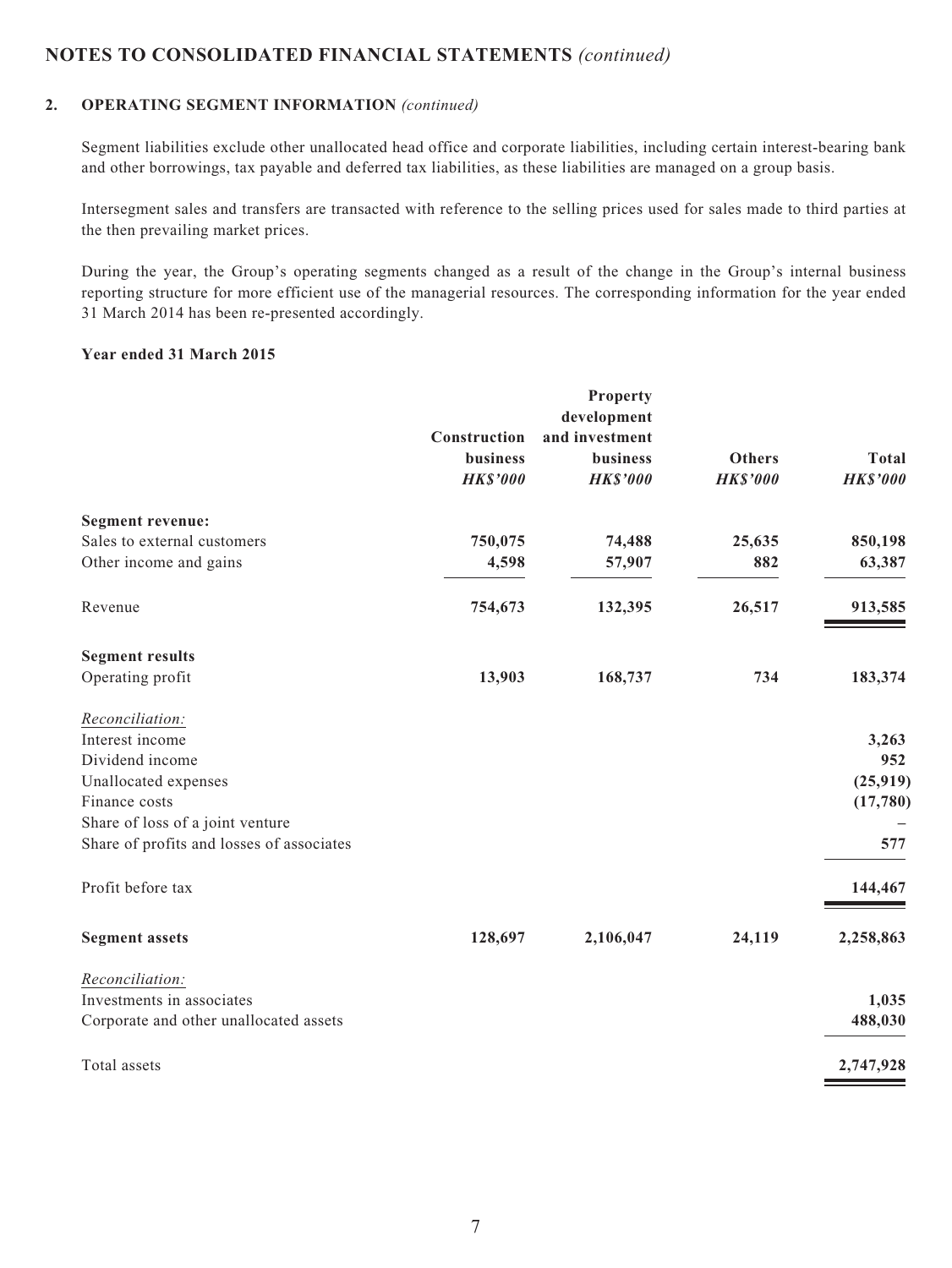### **2. OPERATING SEGMENT INFORMATION** *(continued)*

### **Year ended 31 March 2015** *(continued)*

|                                                                          |                                             | Property<br>development                              |                                  |                          |
|--------------------------------------------------------------------------|---------------------------------------------|------------------------------------------------------|----------------------------------|--------------------------|
|                                                                          | Construction<br>business<br><b>HK\$'000</b> | and investment<br><b>business</b><br><b>HK\$'000</b> | <b>Others</b><br><b>HK\$'000</b> | Total<br><b>HK\$'000</b> |
| <b>Segment liabilities</b>                                               | 132,691                                     | 1,116,931                                            | 10,063                           | 1,259,685                |
| Reconciliation:<br>Corporate and other unallocated liabilities           |                                             |                                                      |                                  | 319,172                  |
| Total liabilities                                                        |                                             |                                                      |                                  | 1,578,857                |
| Other segment information:                                               |                                             |                                                      |                                  |                          |
| Fair value gain of investment properties<br>Loss on disposal of items of | (875)                                       | (140, 561)                                           |                                  | (141, 436)               |
| property, plant and equipment<br>Impairment/(reversal of impairment) of  | 309                                         |                                                      | 4                                | 313                      |
| other receivables                                                        | (625)                                       | 3,045                                                |                                  | 2,420                    |
| Reversal of impairment of accounts receivable                            |                                             |                                                      | (51)                             | (51)                     |
| Provision for inventories                                                |                                             |                                                      | 1,743                            | 1,743                    |
| Depreciation                                                             | 2,675                                       | 3,797                                                | 79                               | 6,551                    |
| Capital expenditure                                                      | 282                                         | 381                                                  | 30                               | $693*$                   |

\* Capital expenditure represents additions to property, plant and equipment.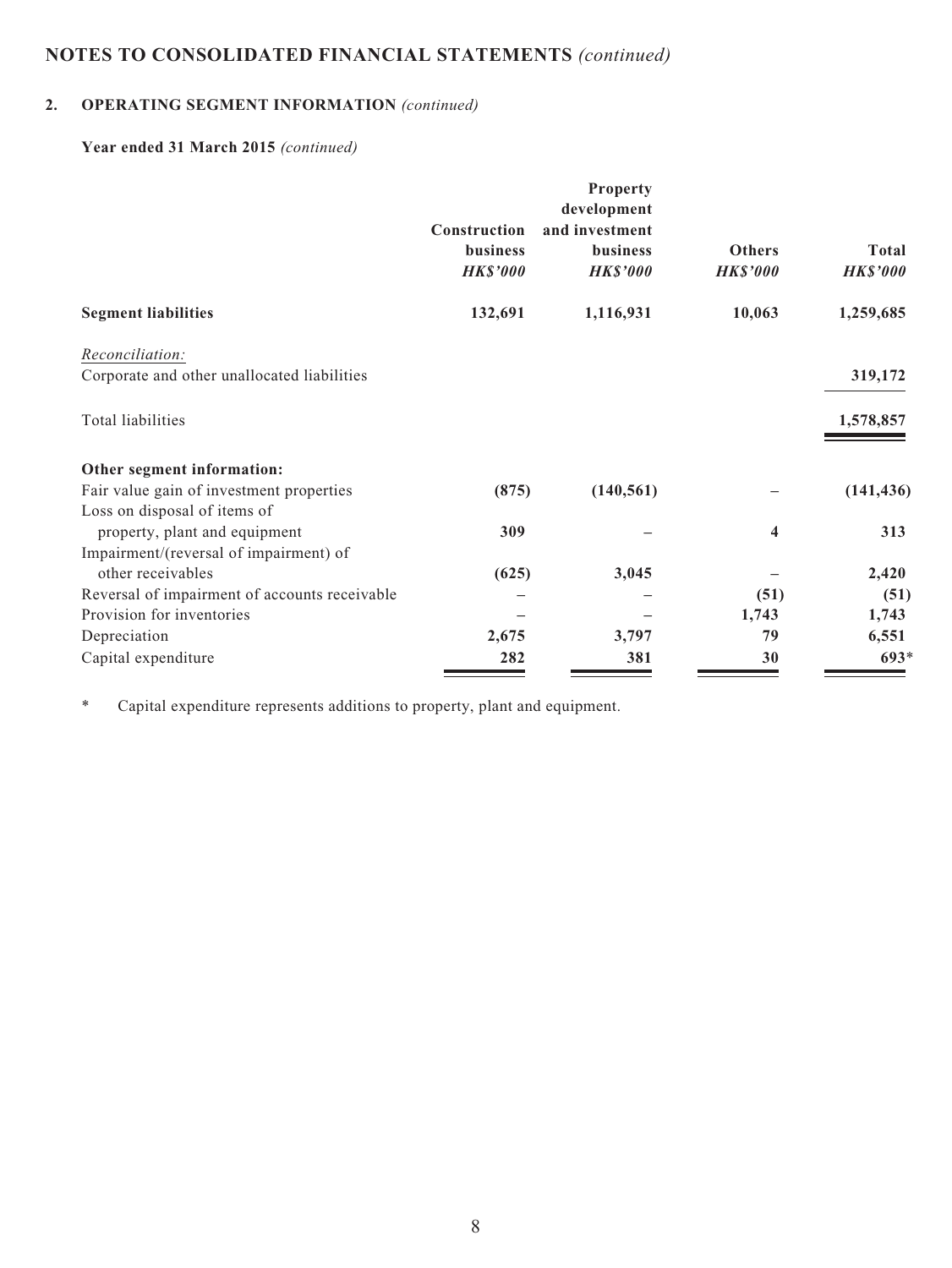### **2. OPERATING SEGMENT INFORMATION** *(continued)*

### **Year ended 31 March 2014**

|                                           |              | Property       |          |           |
|-------------------------------------------|--------------|----------------|----------|-----------|
|                                           |              | development    |          |           |
|                                           | Construction | and investment |          |           |
|                                           | business     | business       | Others   | Total     |
|                                           | HK\$'000     | HK\$'000       | HK\$'000 | HK\$'000  |
| <b>Segment revenue:</b>                   |              |                |          |           |
| Sales to external customers               | 825,379      | 121,068        | 37,743   | 984,190   |
| Other income and gains                    | 6,451        | 43,831         | 1,048    | 51,330    |
| Revenue                                   | 831,830      | 164,899        | 38,791   | 1,035,520 |
| <b>Segment results</b>                    |              |                |          |           |
| Operating profit                          | 14,612       | 168,597        | 9,153    | 192,362   |
| Reconciliation:                           |              |                |          |           |
| Interest income and unallocated gains     |              |                |          | 1,716     |
| Dividend income                           |              |                |          | 799       |
| Unallocated expenses                      |              |                |          | (9,647)   |
| Gain on disposal of a subsidiary          |              |                |          | 16,057    |
| Finance costs                             |              |                |          | (1,936)   |
| Share of loss of a joint venture          |              |                |          | (16)      |
| Share of profits and losses of associates |              |                |          | 679       |
| Profit before tax                         |              |                |          | 200,014   |
| <b>Segment assets</b>                     | 248,594      | 1,444,177      | 27,107   | 1,719,878 |
| Reconciliation:                           |              |                |          |           |
| Investments in associates                 |              |                |          | 3,785     |
| Corporate and other unallocated assets    |              |                |          | 203,727   |
| Total assets                              |              |                |          | 1,927,390 |
|                                           |              |                |          |           |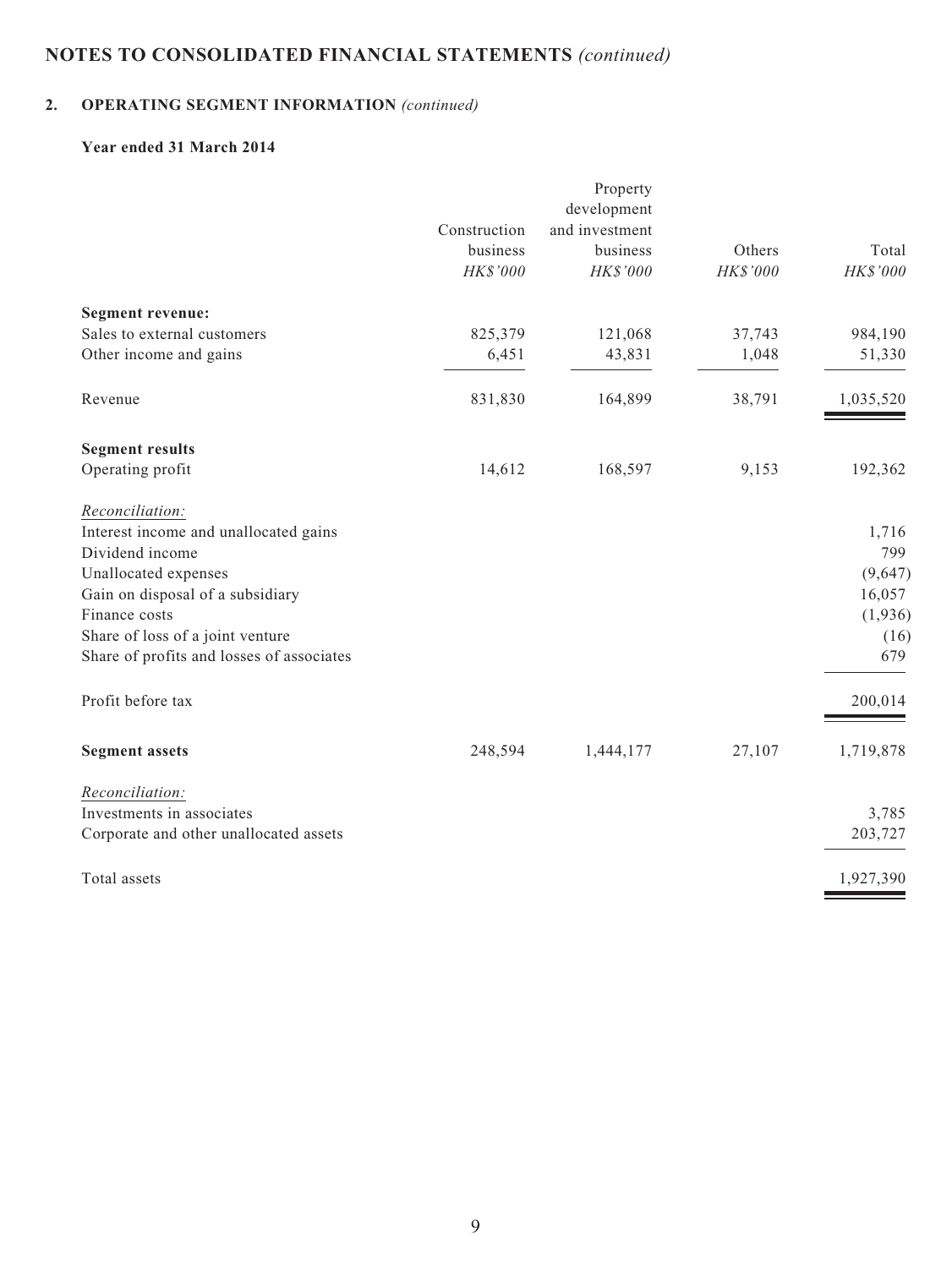### **2. OPERATING SEGMENT INFORMATION** *(continued)*

#### **Year ended 31 March 2014** *(continued)*

|                                             |              | Property       |          |            |
|---------------------------------------------|--------------|----------------|----------|------------|
|                                             |              | development    |          |            |
|                                             | Construction | and investment |          |            |
|                                             | business     | business       | Others   | Total      |
|                                             | HK\$'000     | HK\$'000       | HK\$'000 | HK\$'000   |
| <b>Segment liabilities</b>                  | 160,463      | 542,839        | 14,318   | 717,620    |
| Reconciliation:                             |              |                |          |            |
| Corporate and other unallocated liabilities |              |                |          | 227,084    |
| Total liabilities                           |              |                |          | 944,704    |
| Other segment information:                  |              |                |          |            |
| Fair value gain of investment properties    | (635)        | (121, 919)     |          | (122, 554) |
| Loss on disposal of items of                |              |                |          |            |
| property, plant and equipment               | 39           | 25             | 12       | 76         |
| Impairment of other receivables             | 64           |                |          | 64         |
| Reversal of impairment                      |              |                |          |            |
| of accounts receivable                      |              |                | (18)     | (18)       |
| Provision for inventories                   |              |                | 530      | 530        |
| Depreciation                                | 5,022        | 1,146          | 86       | 6,254      |
| Capital expenditure                         | 259          | 274            | 113      | 646*       |

\* Capital expenditure represents additions to property, plant and equipment.

#### **Geographical information**

(a) Revenue from external customers

|                             | 2015<br><b>HK\$'000</b> | 2014<br>HK\$'000   |
|-----------------------------|-------------------------|--------------------|
| Hong Kong<br>Mainland China | 510,863<br>339,335      | 600,240<br>383,950 |
|                             | 850,198                 | 984,190            |

The revenue information above is based on the locations of the customers.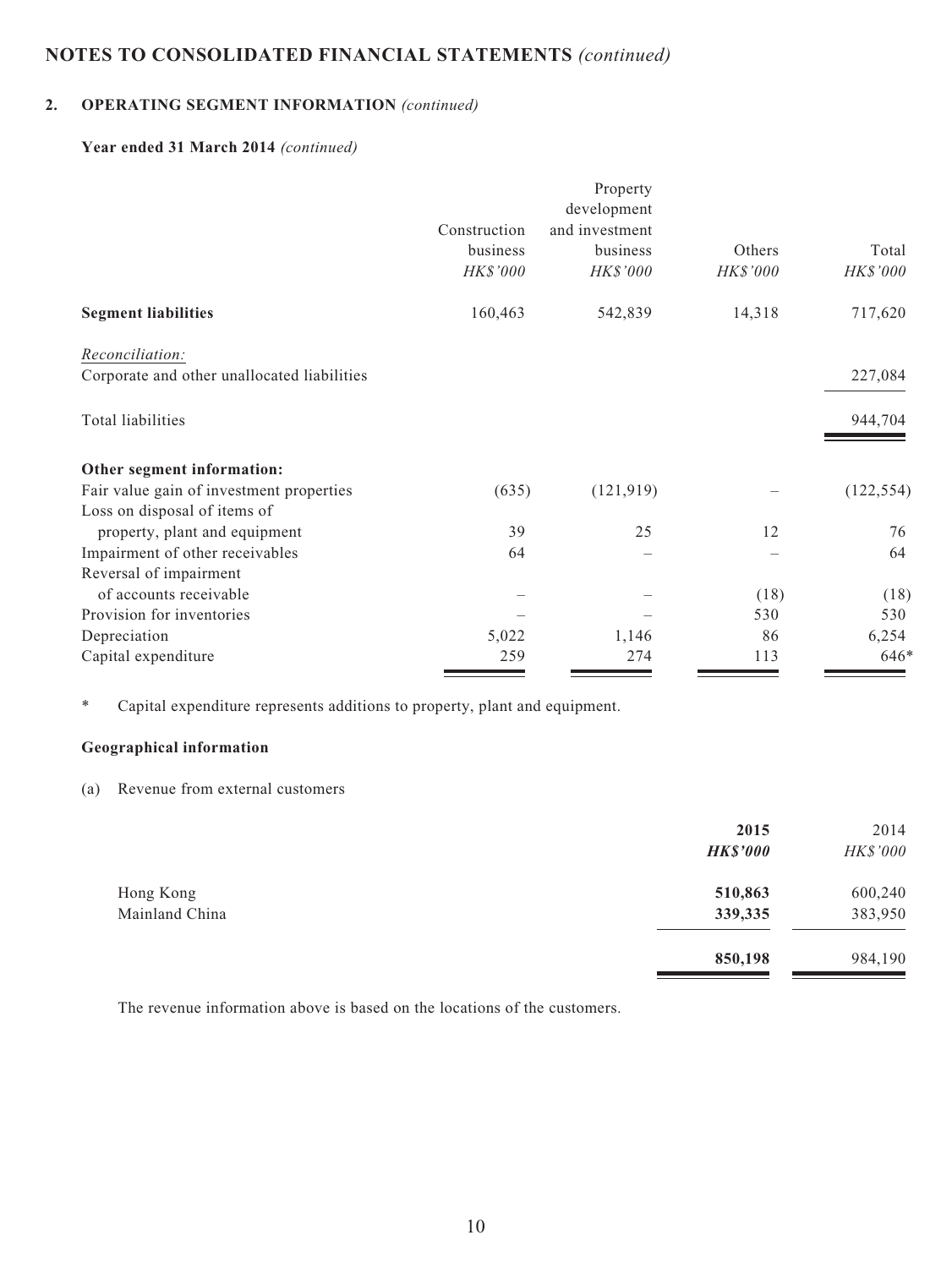#### **2. OPERATING SEGMENT INFORMATION** *(continued)*

#### **Geographical information** *(continued)*

#### (b) Non-current assets

|                | 2015            | 2014            |
|----------------|-----------------|-----------------|
|                | <b>HK\$'000</b> | <b>HK\$'000</b> |
| Hong Kong      | 158,514         | 144,245         |
| Mainland China | 868,498         | 325,180         |
|                | 1,027,012       | 469,425         |

The non-current assets information above is based on the locations of the assets and excludes investment in a joint venture, investments in associates and available-for-sale investments.

#### **Information about a major customer**

During the year, revenue of approximately HK\$191,203,000 (2014: HK\$123,717,000) was derived from sales by construction segment to a single customer, including sales to a group of entities which are known to be under common control with that customer.

#### **3. REVENUE, OTHER INCOME AND GAINS**

Revenue, which is also the Group's turnover, represents an appropriate proportion of contract revenue from construction contracts, income from property development and investment business, the net invoiced value of goods sold after allowance for returns and trade discounts, and provision of related installation and maintenance services.

An analysis of revenue, other income and gains is as follows:

|                                                                       | Group           |          |
|-----------------------------------------------------------------------|-----------------|----------|
|                                                                       | 2015            | 2014     |
|                                                                       | <b>HK\$'000</b> | HK\$'000 |
| Revenue                                                               |                 |          |
| Income from construction contracting and related business             | 750,075         | 825,379  |
| Income from property development and investment business              | 74,488          | 121,068  |
| Income from trading of medical equipment and                          |                 |          |
| home security and automation products, and                            |                 |          |
| provision of related installation and maintenance services as well as |                 |          |
| trading of various granite and marble products, stone slabs and       |                 |          |
| products for construction market                                      | 25,635          | 37,743   |
|                                                                       | 850,198         | 984,190  |
| Other income and gains                                                |                 |          |
| Bank interest income                                                  | 3,263           | 1,216    |
| Dividend income                                                       | 952             | 799      |
| Gross rental income                                                   | 50,207          | 42,254   |
| Others                                                                | 13,180          | 9,576    |
|                                                                       | 67,602          | 53,845   |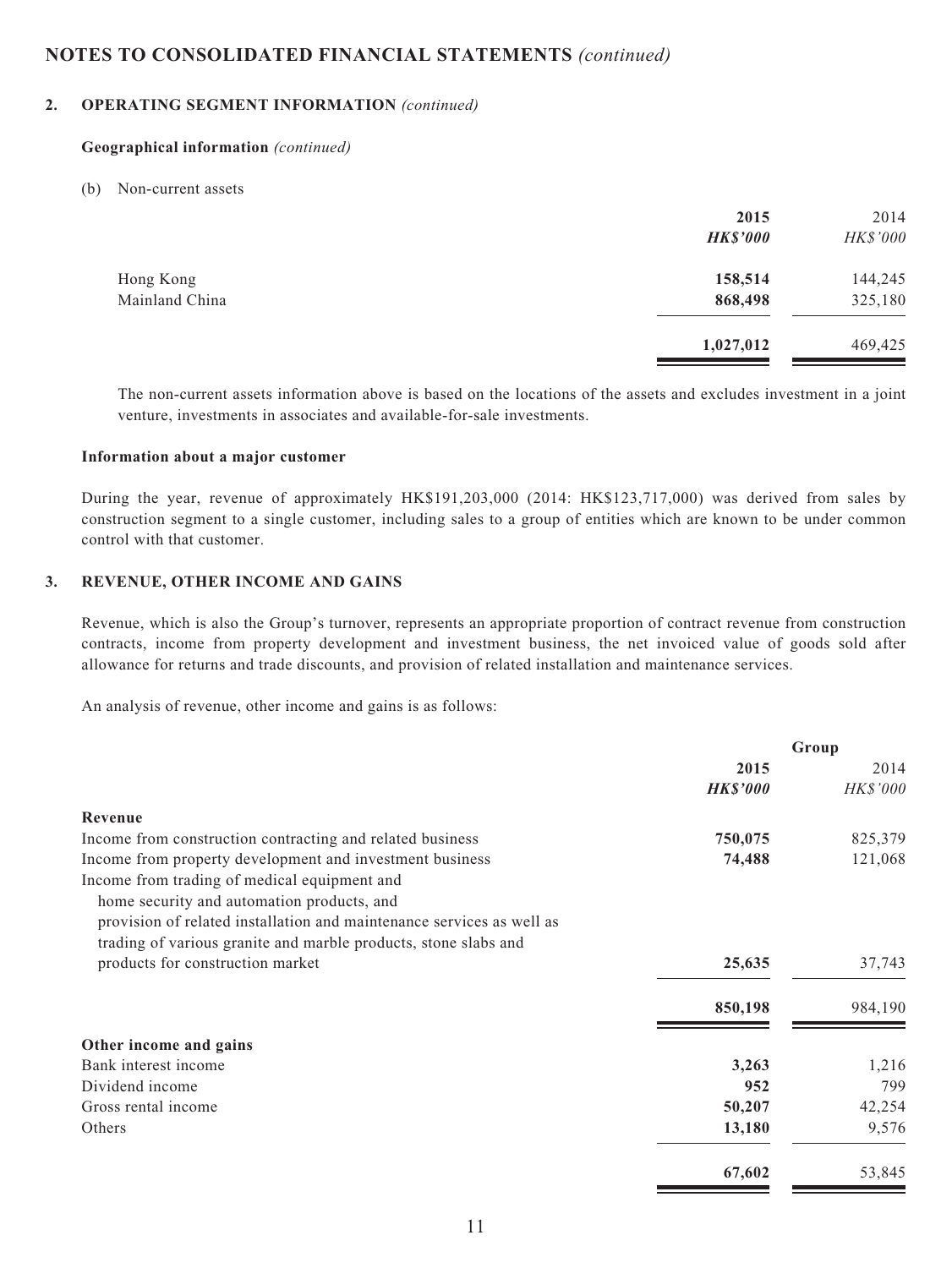#### **4. FINANCE COSTS**

An analysis of finance costs is as follows:

|                                                                          | Group           |          |
|--------------------------------------------------------------------------|-----------------|----------|
|                                                                          | 2015            | 2014     |
|                                                                          | <b>HK\$'000</b> | HK\$'000 |
| Interest on bank loans and overdrafts wholly repayable within five years |                 |          |
| and total interest expense on financial liabilities not                  |                 |          |
| at fair value through profit or loss                                     | 67,806          | 37,837   |
| Less: Interest capitalised                                               | (50, 026)       | (35,901) |
|                                                                          | 17,780          | 1.936    |

#### **5. INCOME TAX**

Hong Kong profits tax has been provided at the rate of 16.5% on the estimated assessable profits arising in Hong Kong during the year (2014: 16.5%), unless the Group's subsidiaries did not generate any assessable profit amount in Hong Kong during that period or the Group's subsidiaries had available tax losses brought forward in prior year to offset the assessable profits generated during the year. Taxes on profits assessable elsewhere have been calculated at the rates of tax prevailing in the jurisdictions in which the Group operates.

Land Appreciation Tax ("LAT") in Mainland China is levied at progressive rates ranging from 30% to 60% on the appreciation of land value, being the proceeds from the sale of properties less deductible expenditures including amortisation of land use rights, borrowing costs and all property development expenditures.

|                               | Group           |          |
|-------------------------------|-----------------|----------|
|                               | 2015            |          |
|                               | <b>HK\$'000</b> | HK\$'000 |
| Current – Hong Kong           |                 |          |
| Charge for the year           | 2,101           | 506      |
| Overprovision in prior years  | (38)            | (5)      |
| $Current - Elsewhere$         |                 |          |
| Charge for the year           | 12,132          | 14,685   |
| Underprovision in prior years |                 | 5        |
| Deferred                      | 35,856          | 32,546   |
| LAT in Mainland China         | 2,025           | 6,559    |
| Total tax charge for the year | 52,076          | 54,296   |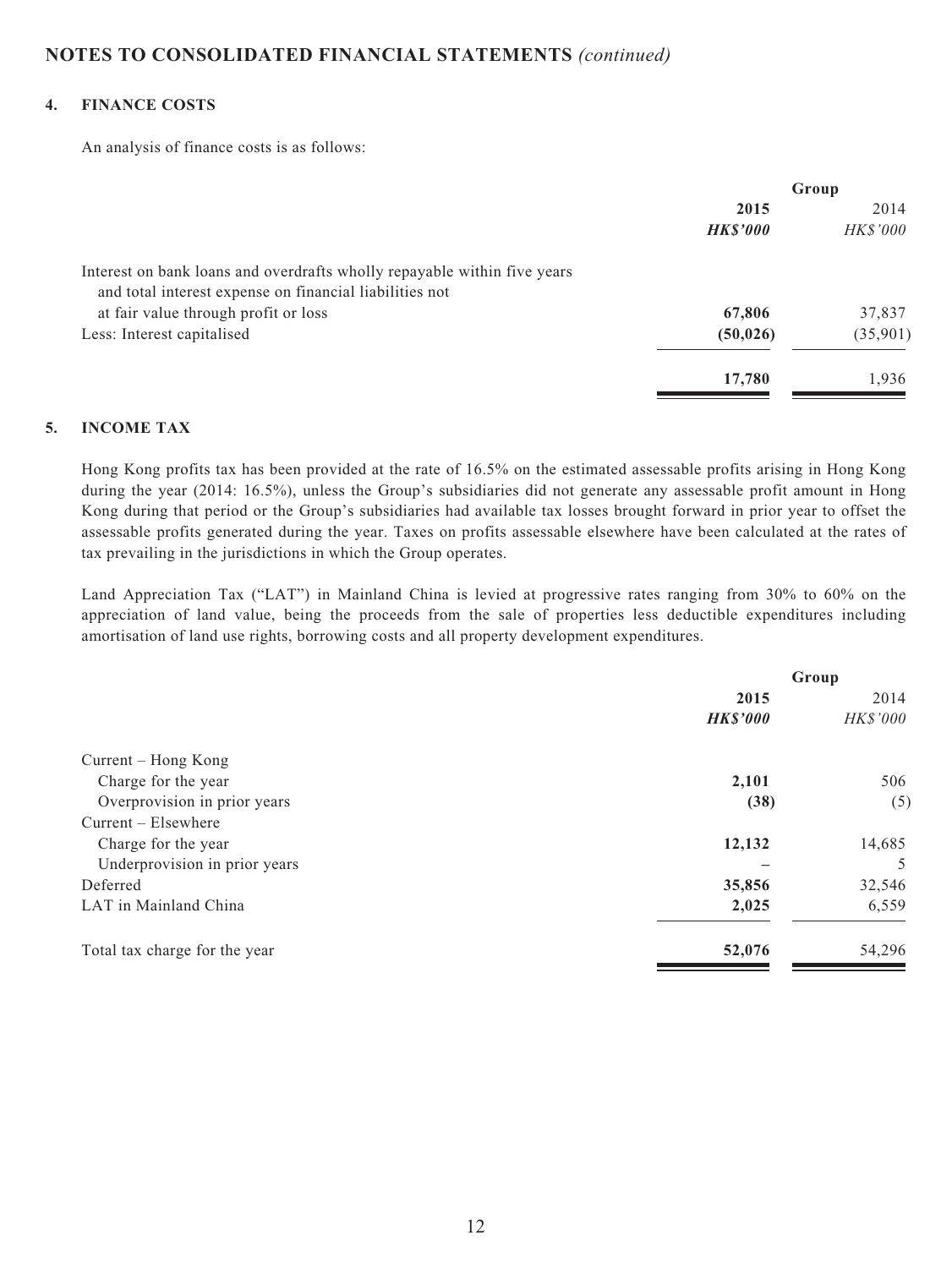#### **6. EARNINGS PER SHARE ATTRIBUTABLE TO ORDINARY EQUITY HOLDERS OF THE COMPANY**

The calculation of basic earnings per share amounts is based on the profit for the year attributable to ordinary equity holders of the Company, and the weighted average number of ordinary shares of 569,062,212 (2014: 555,104,267) in issue during the year.

No adjustment has been made to the basic earnings per share amounts presented for the years ended 31 March 2015 and 2014 in respect of a dilution as the Group has no potential dilutive ordinary shares in issue during these years.

#### **7. DIVIDENDS**

|                                                                  | 2015<br><b>HKS'000</b> | 2014<br><b>HK\$'000</b> |
|------------------------------------------------------------------|------------------------|-------------------------|
| Interim $- HK1$ cent (2014: HK1 cent) per ordinary share         | 5,532                  | 5,532                   |
| Special interim dividend by way of distribution in specie (Note) | 7,006                  |                         |
| Proposed final – HK1 cent (2014: HK1.3 cents) per ordinary share | 6,517                  | 7.192                   |
|                                                                  | 19,055                 | 12.724                  |

*Note:* In August 2014, the Company submitted a spin-off proposal to the Stock Exchange pursuant to Practice Note 15 of the Listing Rules in relation to the proposed spin-off of DCIHL by way of a separate listing of the ordinary shares of HK\$0.05 each of DCIHL ("DCIHL Shares") on the GEM of the Stock Exchange.

On 10 September 2014, DCIHL submitted a listing application form (Form 5A) to the Stock Exchange in order to apply for the listing of, and permission to deal in, the DCIHL Shares on the GEM Board of the Stock Exchange. The listing of the DCIHL Shares would be by way of placing achieved by (a) a distribution in specie by the Company of 27.66% of the DCIHL Shares and (b) placing of 12.5% of the DCIHL Shares.

On 19 December 2014, the Board declared conditional special interim dividends (the "Conditional Dividends") for the year ended 31 March 2015 of one DCIHL Shares for every five shares held in the Company to shareholders on the register of members as at the close of business on 24 December 2014. Fractional entitlements were disregarded and will be retained by the Company for sale in the market and the Company will keep the net proceeds of sale, after deduction of the related expenses. The Conditional Dividend became unconditional upon the listing of the DCIHL Shares under stock code 8268 on the GEM of the Stock Exchange on 8 January 2015.

The dividend amount of HK\$7,006,000 represents the net assets attributable to the distribution in specie of an aggregate of 110,642,053 DCIHL Shares.

The proposed final dividend for the year is subject to the approval of the Company's shareholders at the forthcoming annual general meeting.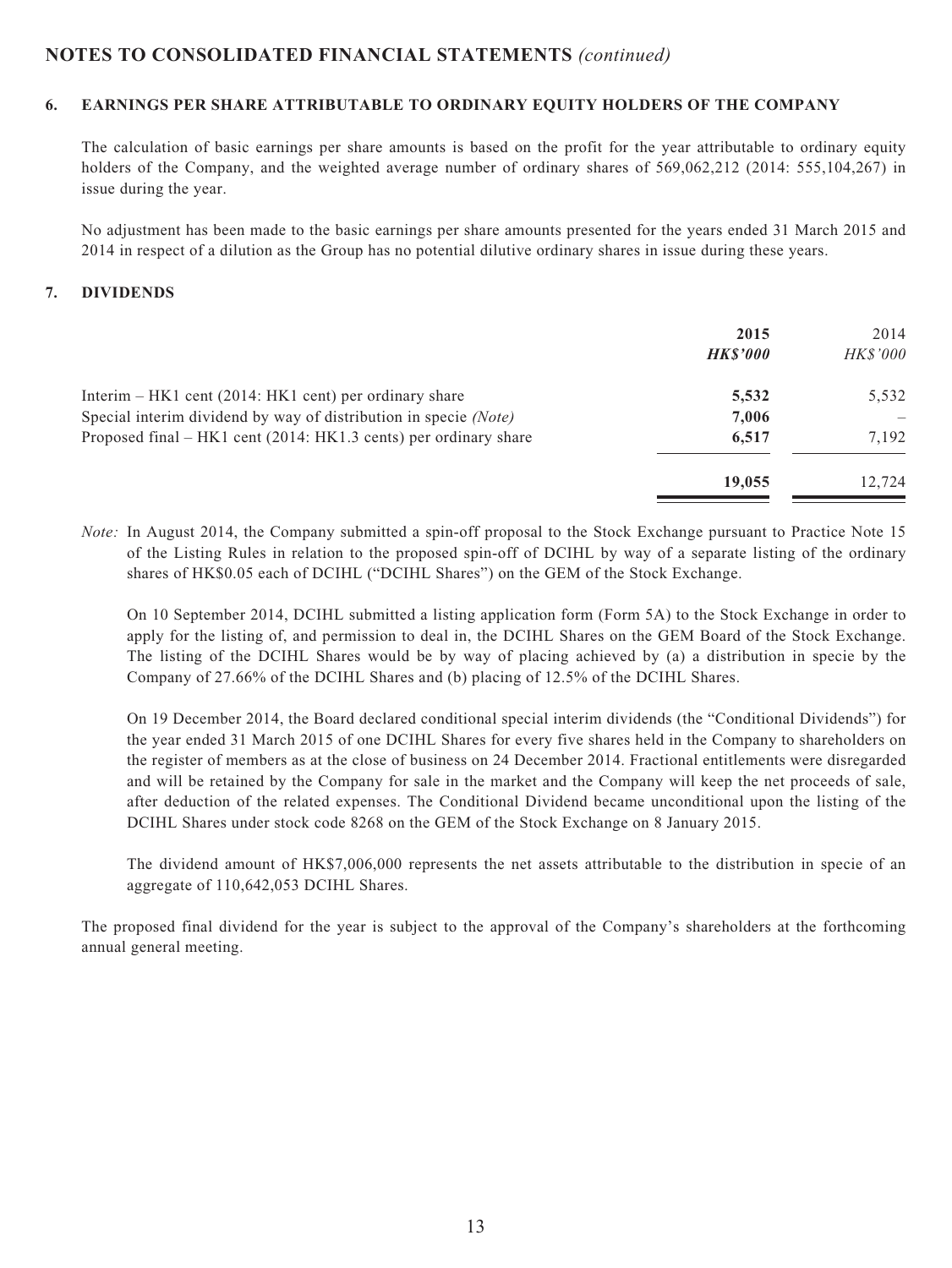#### **8. ACCOUNTS RECEIVABLE**

|                             | Group           |          |  |
|-----------------------------|-----------------|----------|--|
|                             | 2015            | 2014     |  |
|                             | <b>HK\$'000</b> | HK\$'000 |  |
| Accounts receivable         | 49,404          | 68,525   |  |
| Impairment                  | (4, 811)        | (4,821)  |  |
|                             | 44,593          | 63,704   |  |
| Retention monies receivable | 14,256          | 13,502   |  |
|                             | 58,849          | 77,206   |  |

The Group's trading terms with its customers are mainly on credit. The credit period is generally 90 days for the sale of trading goods and up to 180 days for the sale of completed properties held for sale. For retention monies receivable in respect of construction work carried out by the Group, the due dates are usually one year after the completion of the construction work. Each customer has a maximum credit limit. The Group seeks to maintain strict control over its outstanding receivables. Overdue balances are reviewed regularly by senior management. In view of the aforementioned and the fact that the Group's accounts receivable relate to a large number of diversified customers, there is no significant concentration of credit risk. The Group does not held any collateral or other credit enhancements over its trade receivable balances. Accounts receivable are non-interest-bearing.

An aged analysis of the accounts receivable as at the end of the reporting period, based on the invoice date and net of provision, is as follows:

| Group           |          |
|-----------------|----------|
| 2015            | 2014     |
| <b>HK\$'000</b> | HK\$'000 |
| 39,616          | 61,298   |
| 2,237           | 1,285    |
| 1,328           | 64       |
| 1,412           | 1,057    |
| 44,593          | 63,704   |
| 14,256          | 13,502   |
| 58,849          | 77,206   |
|                 |          |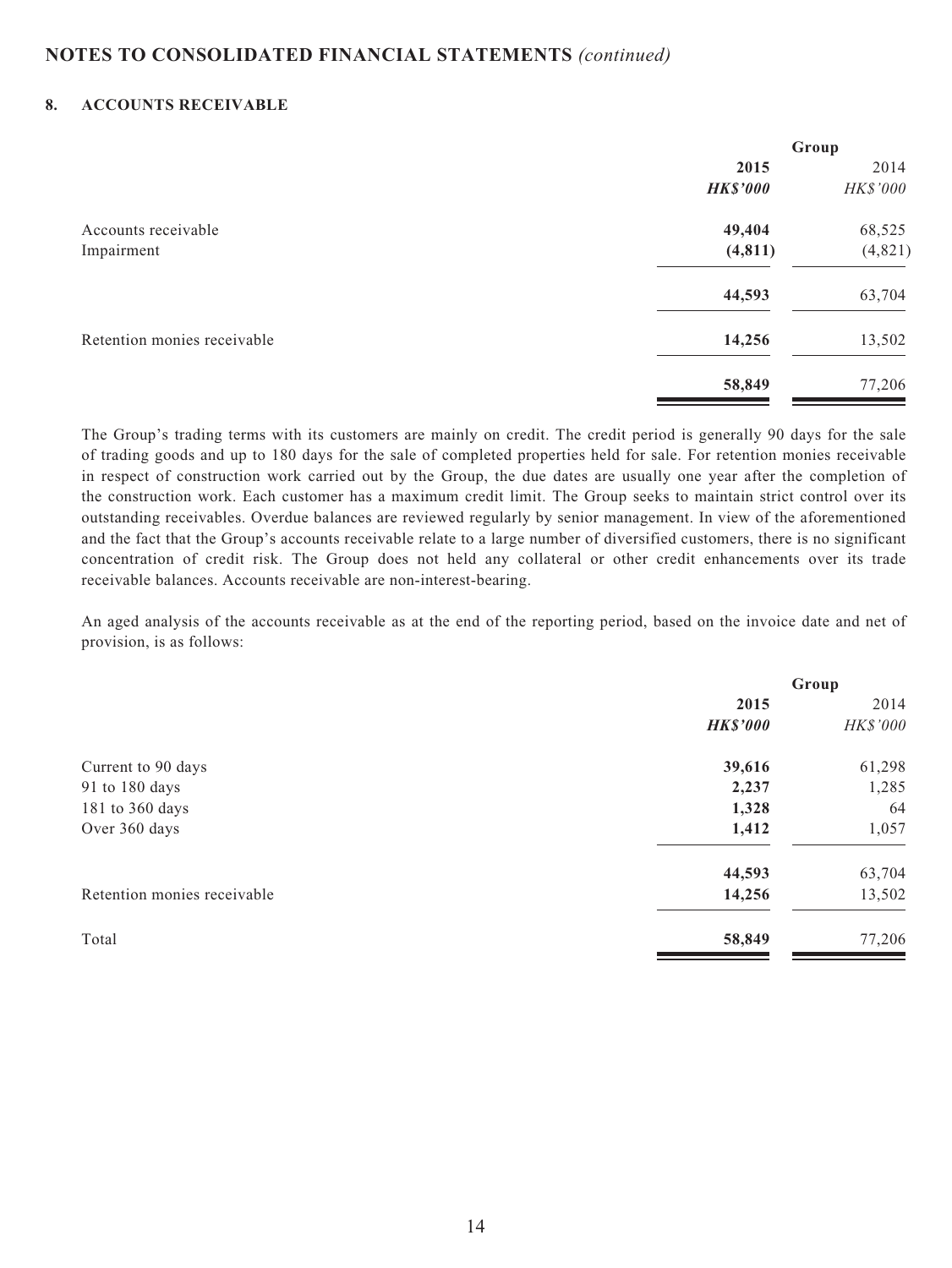### **9. ACCOUNTS PAYABLE**

An aged analysis of the accounts payable as at the end of the reporting period, based on the invoice date, is as follows:

| Group           |          |
|-----------------|----------|
| 2015            |          |
| <b>HK\$'000</b> | HK\$'000 |
| 14,820          | 49,594   |
| 2,781           | 14       |
| 511             | 2,807    |
| 12,144          | 6,776    |
| 30,256          | 59,191   |
|                 |          |

Accounts payable are non-interest-bearing and are normally settled on 30-day terms.

#### **10. SHARE CAPITAL**

|                                     |                | <b>Shares</b>   |  |
|-------------------------------------|----------------|-----------------|--|
|                                     | 2015           | 2014            |  |
|                                     | <b>HKS'000</b> | <b>HK\$'000</b> |  |
| Authorised:                         |                |                 |  |
| 1,500,000,000 (2014: 1,500,000,000) |                |                 |  |
| ordinary shares of HK\$0.10 each    | 150,000        | 150,000         |  |
|                                     |                |                 |  |
| Issued and fully paid:              |                |                 |  |
| 651,840,267 (2014: 553,210,267)     |                |                 |  |
| ordinary shares of HK\$0.10 each    | 65,184         | 55,321          |  |
|                                     |                |                 |  |

A summary of the transactions during the current and prior years with reference to the movements in the Company's issued ordinary share capital is as follows:

|                                   | <b>Notes</b> | <b>Number</b><br>of shares<br>in issue | <b>Issued</b><br>capital<br>HK\$'000 | <b>Share</b><br>premium<br>account<br><b>HK\$'000</b> | <b>Total</b><br>HK\$'000 |
|-----------------------------------|--------------|----------------------------------------|--------------------------------------|-------------------------------------------------------|--------------------------|
| At 1 April 2013                   |              | 560,765,267                            | 56,077                               | 118,408                                               | 174,485                  |
| Repurchase of shares              | (i)          | (7,555,000)                            | (756)                                | (4,025)                                               | (4, 781)                 |
| Share repurchase expenses         | (i)          |                                        |                                      | (45)                                                  | (45)                     |
| At 31 March 2014 and 1 April 2014 |              | 553,210,267                            | 55,321                               | 114,338                                               | 169,659                  |
| Repurchase of shares              | (ii)         | (1,370,000)                            | (137)                                | (747)                                                 | (884)                    |
| Share repurchase expenses         | (ii)         |                                        |                                      | (4)                                                   | (4)                      |
| Issue of new shares               | (iii)        | 100,000,000                            | 10,000                               | 62,000                                                | 72,000                   |
| Issue shares expenses             | (iii)        |                                        |                                      | (1,909)                                               | (1,909)                  |
| At 31 March 2015                  |              | 651,840,267                            | 65,184                               | 173,678                                               | 238,862                  |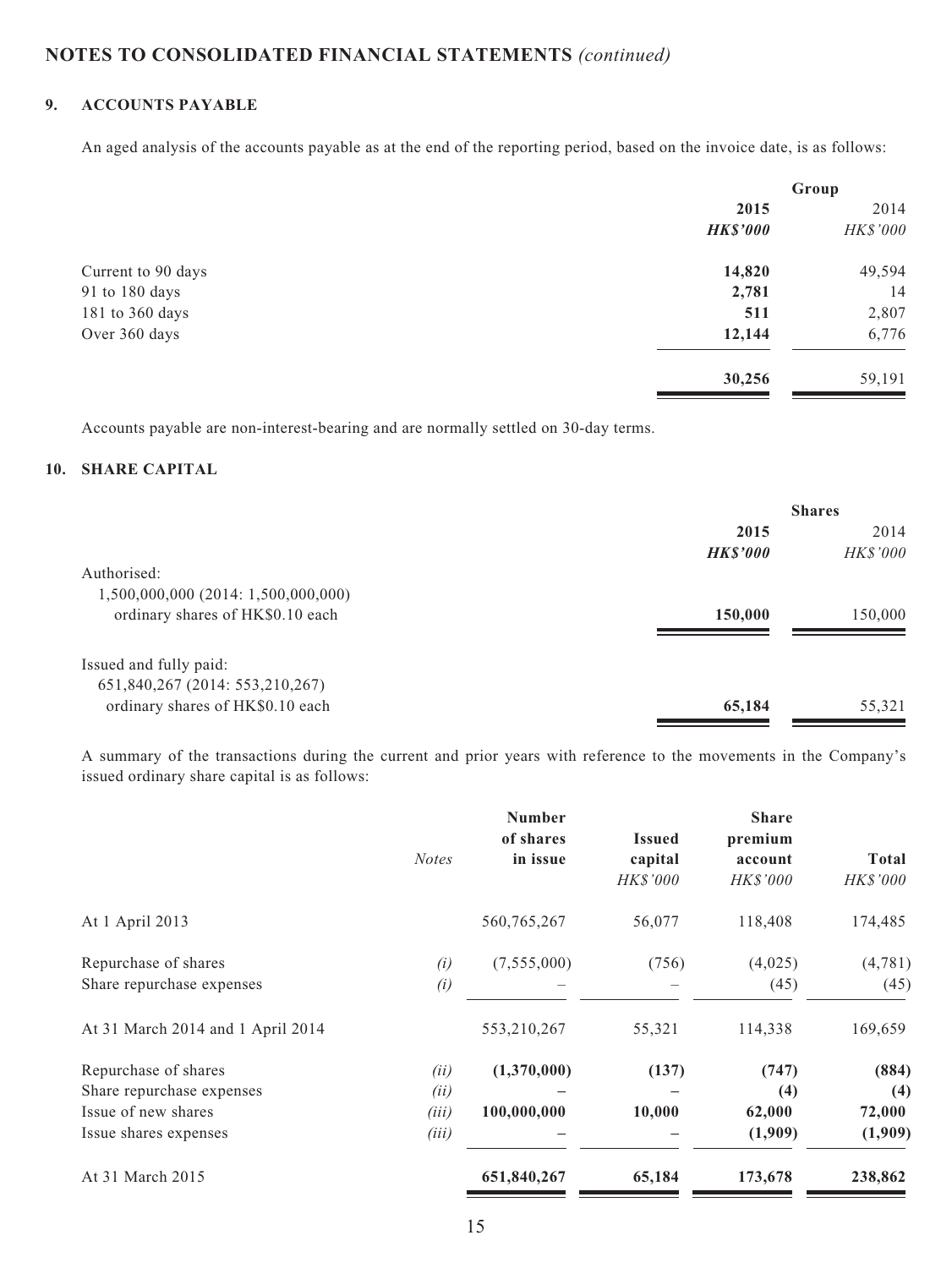#### **10. SHARE CAPITAL** *(continued)*

Notes:

- (i) In the prior year, the Company repurchased a total of 7,555,000 of its own shares on the Stock Exchange at a price ranging from HK\$0.59 to HK\$0.65 per share at a total consideration, before expenses, of HK\$4,781,000. The repurchased shares were cancelled and an amount equivalent to the nominal value of these shares of HK\$756,000 was transferred from retained profits to the capital redemption reserve. The premium of HK\$4,025,000 paid on the repurchased shares and share repurchase expenses of HK\$45,000 were charged against the share premium account.
- (ii) During the year, the Company repurchased a total of 1,370,000 of its own shares on the Stock Exchange at a price ranging from HK\$0.61 to HK\$0.66 per share at a total consideration, before expenses, of HK\$884,000. The repurchased shares were cancelled and an amount equivalent to the nominal value of these shares of HK\$137,000 was transferred from retained profits to the capital redemption reserve. The premium of HK\$747,000 paid on the repurchased shares and share repurchase expenses of HK\$4,000 were charged against the share premium account.
- (iii) On 2 February 2015, the Company issued of 100,000,000 new shares at a price of HK\$0.72 per share through a private placing. The proceeds from the private placing received by the Company were HK\$72,000,000 (before share issue expenses of HK\$1,909,000).

#### **11. DISPOSAL OF A SUBSIDIARY**

On 1 February 2013, Yew Siang Limited ("Yew Siang"), an indirect wholly-owned subsidiary of the Company, entered into a sale and purchase agreement (the "Sale and Purchase Agreement") with an independent third party to dispose of its entire interest in 美格菲(成都)康體發展有限公司, a wholly-owned subsidiary of Yew Siang, together with the shareholder's loan for a total consideration of RMB56,453,000 (equivalent to HK\$70,531,000). The disposal was completed in the prior year on 29 May 2013.

|                                                           |              | 2015            | 2014     |
|-----------------------------------------------------------|--------------|-----------------|----------|
|                                                           | <b>Notes</b> | <b>HK\$'000</b> | HK\$'000 |
| Net assets disposed of:                                   |              |                 |          |
| Property, plant and equipment                             |              |                 | 4,066    |
| Investment properties                                     |              |                 | 67,691   |
| Prepayments, deposits and other receivables               |              |                 | 3        |
| Other payables and accruals                               |              |                 | (6,302)  |
| Deferred tax liabilities                                  |              |                 | (7,074)  |
|                                                           |              |                 | 58,384   |
| Release of exchange fluctuation reserve                   |              |                 | (5, 438) |
| Legal and professional fee and transaction costs directly |              |                 |          |
| attributable to disposal                                  |              |                 | 1,528    |
| Gain on disposal of a subsidiary                          | 6            |                 | 16,057   |
|                                                           |              |                 | 70,531   |
| Satisfied by:                                             |              |                 |          |
| Cash                                                      |              |                 | 70,531   |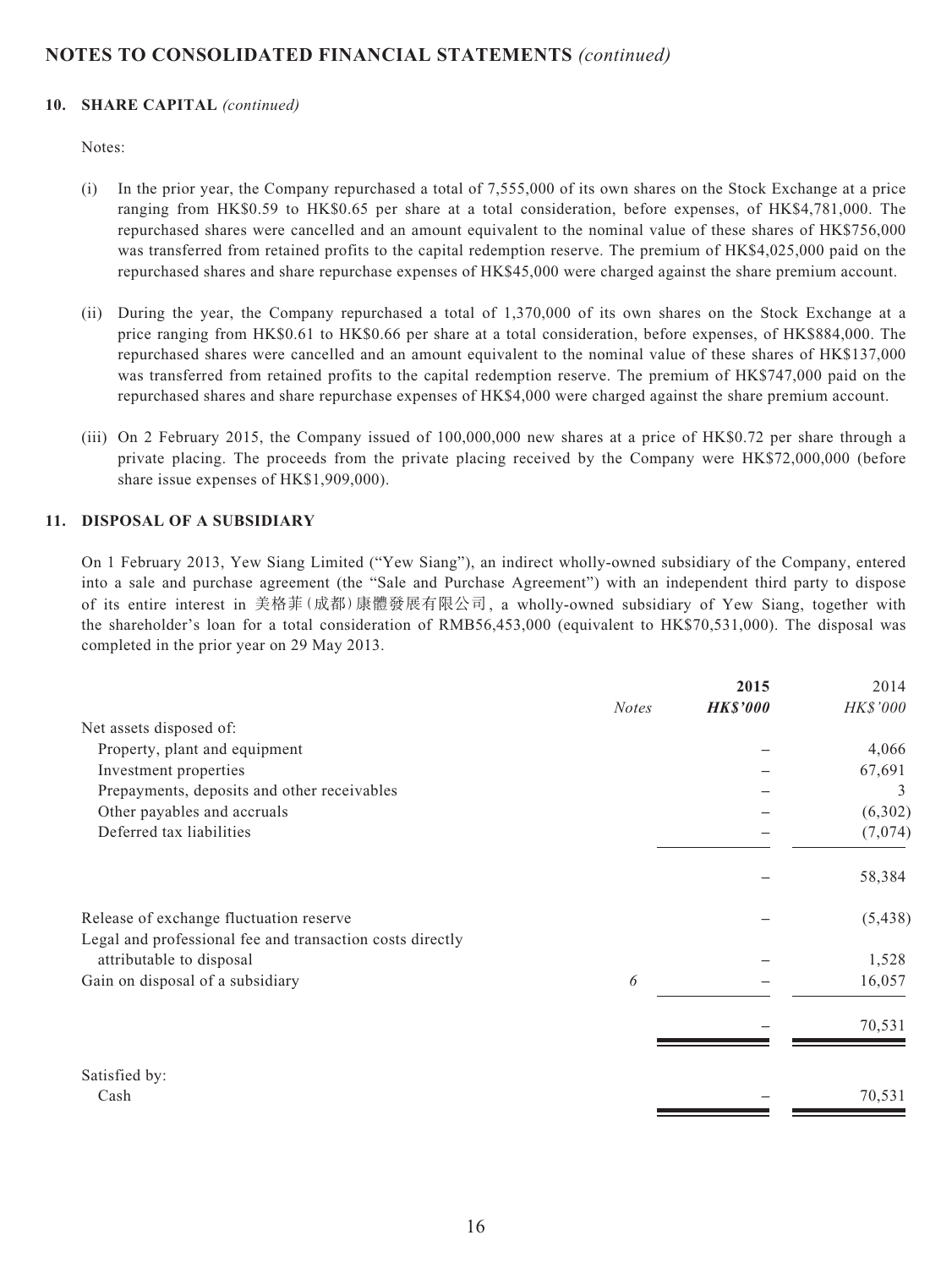#### **11. DISPOSAL OF A SUBSIDIARY** *(continued)*

An analysis of the net inflow of cash and cash equivalents in respect of the disposal of a subsidiary is as follows:

|                                                             | 2015<br><b>HKS'000</b> | 2014<br><b>HK\$'000</b> |
|-------------------------------------------------------------|------------------------|-------------------------|
| Cash consideration                                          |                        | 70,531                  |
| Less: Legal and professional fee and transaction costs paid |                        | (1,528)                 |
| Net inflow of cash and cash equivalents in respect          |                        |                         |
| of the disposal of a subsidiary                             |                        | 69,003                  |

#### **12. EVENT AFTER THE REPORTING PERIOD**

Subsequent to the reporting period, on 17 April 2015, the board of directors of the Company announced that 40,000,000 share options to subscribe for a total of 40,000,000 ordinary shares of HK\$0.10 each of the Company are granted, subject to acceptance of the grantees, under the Company's share options scheme adopted on 15 August 2012. The exercise price of the share options granted is HK\$0.71. 10,000,000 of the share options will be exercisable during the period from 17 April 2015 to 16 April 2016 (both dates inclusive); 15,260,000 of the share options will be exercisable at any time commencing from 17 April 2016 to 16 April 2017 (both dates inclusive); and 14,740,000 of the share options will be exercisable at any time commencing from 17 April 2017 to 16 April 2018 (both dates inclusive). Details are disclosed in the announcement of the Company dated 17 April 2015.

### **MANAGEMENT DISCUSSION AND ANALYSIS**

### **BUSINESS REVIEW**

The Group's turnover for the year ended 31 March 2015 recorded at HK\$850,198,000, which represented a decrease of 14% as compared with last year. The net profit attributable to equity holders of the Company amounted to approximately HK\$94,476,000 representing a decrease of 35% as compared with last year. The decrease is mainly due to general slow down in the property market in the People's Republic of China (the "PRC"). Besides the decrease in the profit contribution from DCIHL and its subsidiaries due to the listing expenses of approximately HK\$15.4 million incurred also contributed to the decrease of net profit attributable to equity holders of the Company. Earnings per share is approximately HK16.60 cents.

The Group's major business segment during the period comprises (i) property development and investment; (ii) trading of medical equipment and home security and automation products, and provision of related installation and maintenance services as well as trading of various granite and marble products, stone slabs and products for construction market; and (iii) construction as a main contractor and decoration, as well as the provision of electrical and mechanical ("E&M") engineering services.

In current year, segment operating profit generated from the property development and investment business increased slightly by 0.1% as compared to the same period last year. This is mainly due to combined effect of the slow down of the PRC property market during the year and the increase in rental income and the increase in fair value gain of investment properties. Turnover generated from the sales of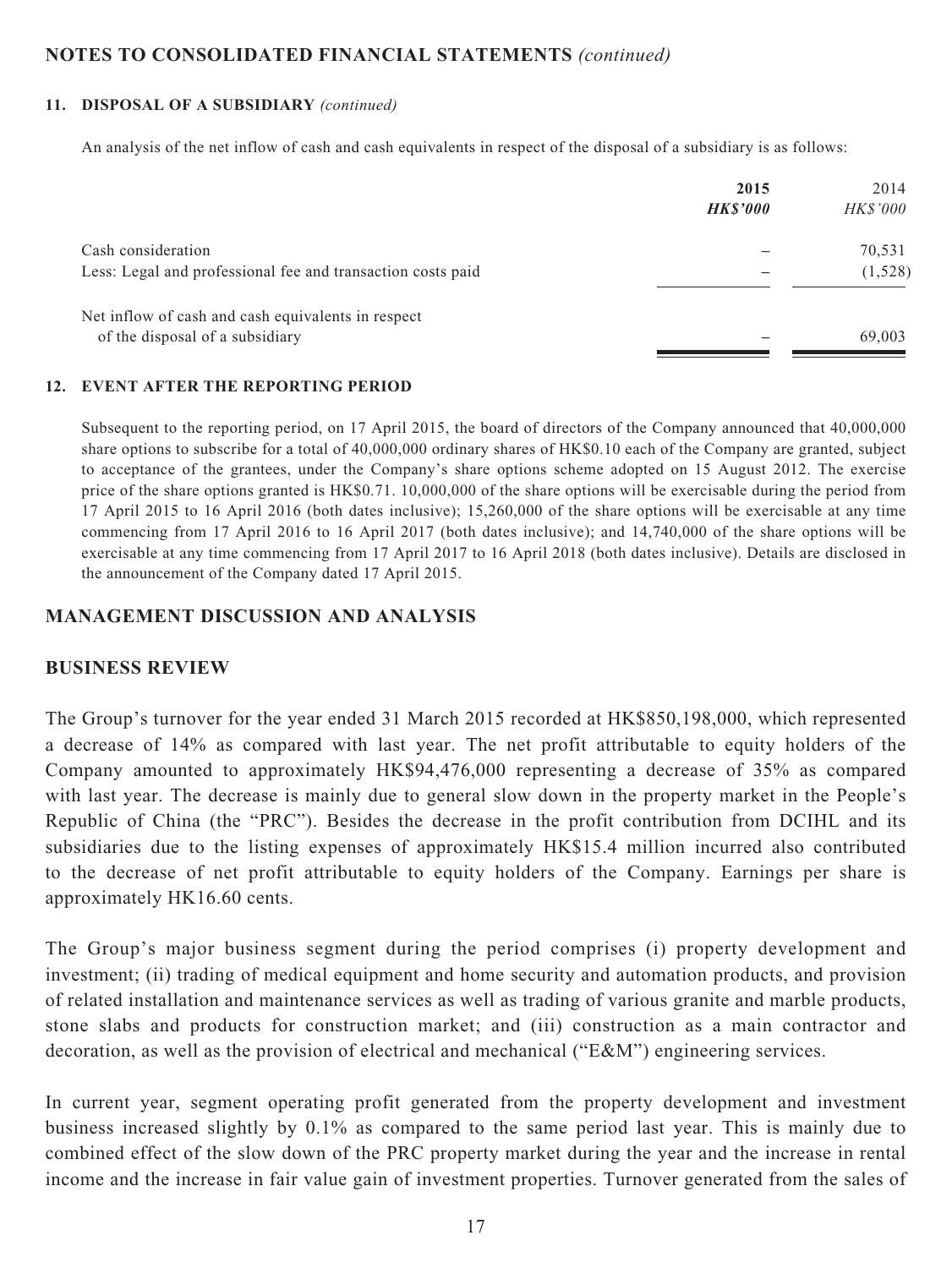property decreased by 40% from HK\$121,068,000 for the year ended 31 March 2014 to HK\$72,728,000 for the year ended 31 March 2015. However, the Group's rental income received during the year increased by 23% from HK\$42,254,000 for the year ended 31 March 2014 to HK\$51,967,000 for the year ended 31 March 2015. On the other hand, the Group has reclassified its properties at Haikou, Haina Province from "properties held for sales" to "investment properties" during the year. As at 31 March 2015, revaluation gain recorded during the year for all of the investment properties held by the Group is HK\$141,436,000 (2014: HK\$122,554,000). The increase in rental income and the increase of fair value gain of investment properties totally offset the effect of drop of sales of properties.

During the year ended 31 March 2015, the Group completed or substantially completed projects such as main contractor for four residential houses including E&M works at Stubbs Road, Hong Kong, main contractor for alternation and addition works for a factory building at Tsun Yip Street, Kwun Tong, Hong Kong, alteration and additions work for residential house at South Bay, Hong Kong, biennial term contract for maintenance and repair of, alternations and additions to, fire services installations for health services buildings in Kowloon and New Territories East region, Hong Kong, fitting-out works for Citistore at Yuen Long, electrical, mechanical ventilation air conditioning and fire services for transformation of the former married quarters on Hollywood Road into a creative industries landmark at Central, new school campus in Sai Kung for Hong Kong Academy, Hong Kong, fitting-out works for Miu Miu shop and Prada shop at Hong Kong International Airport, Tianjin and Shanghai, the PRC.

### **SPIN-OFF AND SEPARATE LISITING OF DCIHL**

This year marked an important milestone for the Group's development. On 8 January 2015, the Group has successfully spun off its business of construction and engineering contracting services through a separate listing of its subsidiary, DCIHL, on GEM. The spin off involved (i) among 350,000,000 ordinary share of the DCIHL in issue, 110,642,053 ordinary shares of the DCIHL in issue were distributed in species by the Company to its Qualifying Shareholders (as defined in the Prospectus) in proportion of one share of DCIHL for every five shares of the Company held by them; (ii) the placing of 50,000,000 shares of HK\$0.05 each by DCIHL at an placing price HK\$0.385 per share to certain placees, raised a total cash proceeds of approximately HK\$16,600,000 (after deduction of any related expenses). Immediately following the completion of the DCIHL spin-off, the Group's equity interest in DCIHL was diluted from 100% to 51.18%.

The shares of DCIHL was listed under Stock Code 8268 on GEM on 8 January 2015.

### **FINANCIAL REVIEW**

### **Turnover**

For the year ended 31 March 2015, the Group's turnover amounted to HK\$850 million, decreased by 14% as compared to last year. The decrease was mainly contributed (i) the decrease of the sales of properties at the PRC; (ii) the completion of certain substantial projects for the electrical and mechanical engineering works in last year while the new contracts granted during the year were at the beginning stage, and had not yet brought a lot of turnover to the Group for the year; and (iii) the slow down of the sales of luxury brand products in China also cause the drop of turnover from fitting our works of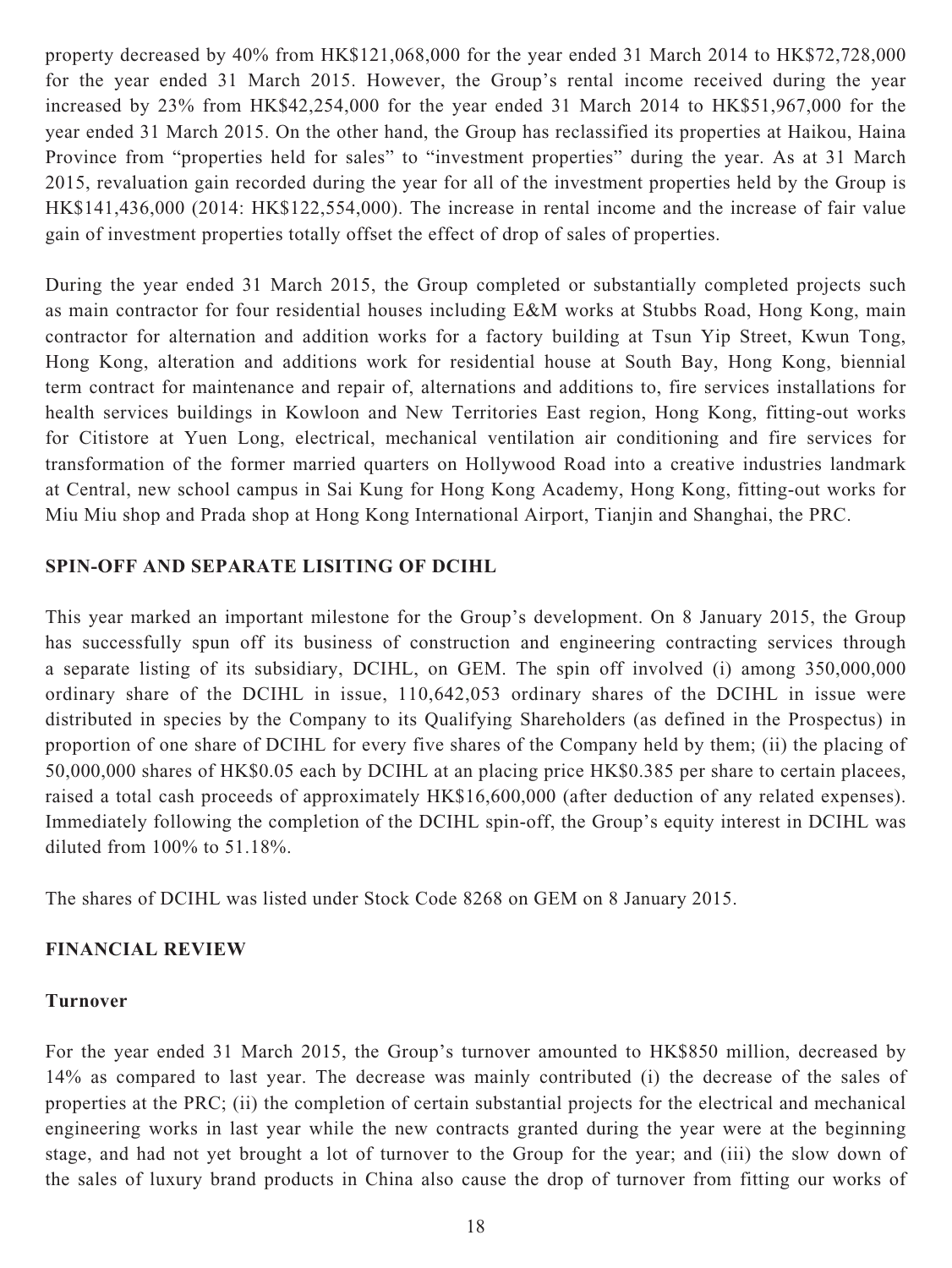luxury brand shops. Turnover generated from property development and investment business, trading of medical equipment and home securities and automation products as well as trading of various granite and marble products, stone slabs and products for construction market and construction contracting business amounted to approximately HK\$75 million, HK\$25 million, HK\$750 million respectively, which represent a decrease by 38%, 32% and 9% respectively as compared to last year.

### **Gross profit margin**

During the year ended 31 March 2015, the Group's gross profit margin was approximately 9.5%, down by 0.8% as compared to last year's 10.3%, this is mainly driven from the decrease in the percentage of turnover generated from the property development and investment segment over the total turnover, from last year's 12% to this year's 9%, where the gross profit margin of this segment generally have a much higher gross profit margin than the other main segment-construction contracting segment, as a result, the overall gross profit margin is lower than last year.

### **Liquidity and financial resources**

As at 31 March 2015, the Group had total assets of HK\$2,747,928,000, which was financed by total liabilities, shareholders' equity and non-controlling interests of HK\$1,578,857,000, HK\$1,152,734,000 and HK\$16,337,000, respectively. The Group's current ratio at 31 March 2015 was 1.95 compared to 2.01 at 31 March 2014.

The gearing ratio for the Group is 38% (31 March 2014: 19%). It was calculated based on the noncurrent liabilities of HK\$709,535,000 (31 March 2014: HK\$230,355,000) and long term capital (equity and non-current liabilities) of HK\$1,878,606,000 (31 March 2014: HK\$1,213,041,000).

# **Capital expenditure**

Total capital expenditure for the year ended 31 March 2015 was approximately HK\$693,000, which are mainly used in the purchase of office equipments.

### **Contingent liabilities**

At the end of the reporting date, there were no significant contingent liabilities for the Group.

### **Commitments**

At the end of the reporting date, there were no significant capital commitments for the Group.

### **Charges on group assets**

Assets with carrying value of HK\$1,056,802,000 were pledged as security for the Group's banking facilities.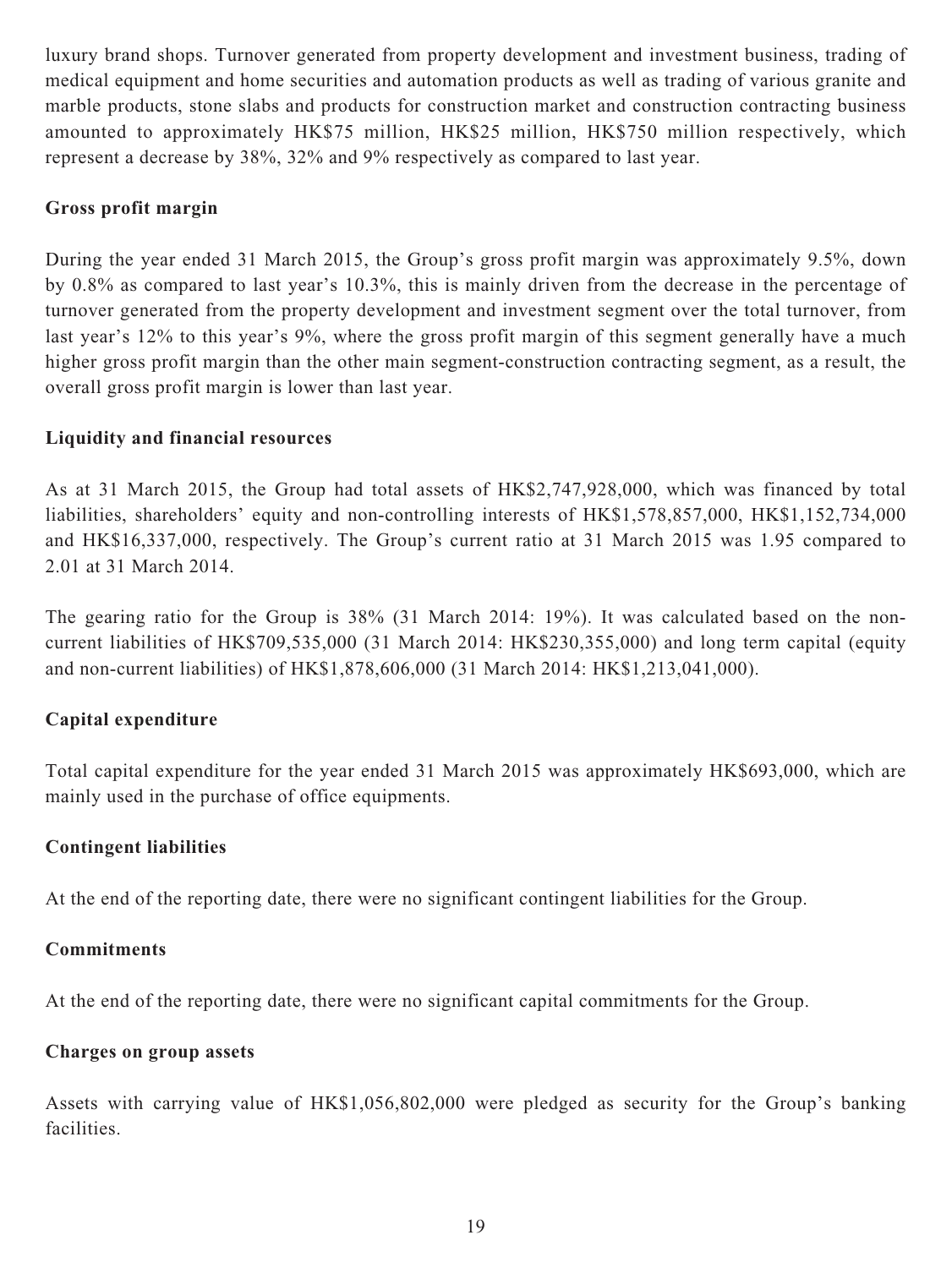### **Treasury policies**

The Directors will continue to follow a prudent policy in managing its cash balances and maintain a strong and healthy liquidity to ensure that the Group is well placed to take advantage of growth opportunities for the business. In view of the expected development for the property development project in Kaifeng, PRC, the Group will take consideration on the Renminbi fund planning to adequately finance this project. Interest for the current bank borrowings were mainly on floating rate basis and the bank borrowings were principally denominated in Hong Kong dollars and Renminbi, hence, there is no significant exposure to foreign exchange rate fluctuations.

### **Exchange risk exposure**

The Group mainly exposes to currency of Renminibi, which are arising from relevant group entities' foreign currency denominated monetary assets and liabilities for the Group's operating activities.

The Group currently does not have a foreign currency hedging policy to eliminate the currency exposures. However, the management monitors the related foreign currency exposure closely and will consider hedging significant foreign currency exposures should the need arise.

### **PROSPECT**

### **Property development and investment**

On 9 June 2005, the Group has been granted the land use rights of a development site in Long Ting district of the city of Kaifeng. The Directors intend to develop a residential and commercial complex on the site with an estimated gross floor area of approximately 221,000 sq. metres. Up to now, gross floor area of 190,000 sq. metres had completed construction and the total sales contract sum achieved amounted to approximately RMB751 million. The remaining of the land is under construction, processing smoothly, and it is expected the construction will be completed by 2017.

On 16 February 2012, the Group has successfully won a bid for the acquisition of land use right of a residential and commercial site in the city of Kaifeng. The Directors intend to develop a residential and commercial complex on the site with an estimated gross floor area of approximately 104,000 sq. metres. It is expected the construction will be completed by 2016.

In September 2014, the Group has been granted another land use right in city of Kaifeng, the PRC, named as Zhu Ji Lane ("珠璣巷"). The Directors intend to develop a commercial street project with a total gross floor area of approximately 13,000 sq. meters. It was put in use in the 27th World Hakka Conference which was held in October 2014. Up to now, all the gross floor area had completed construction.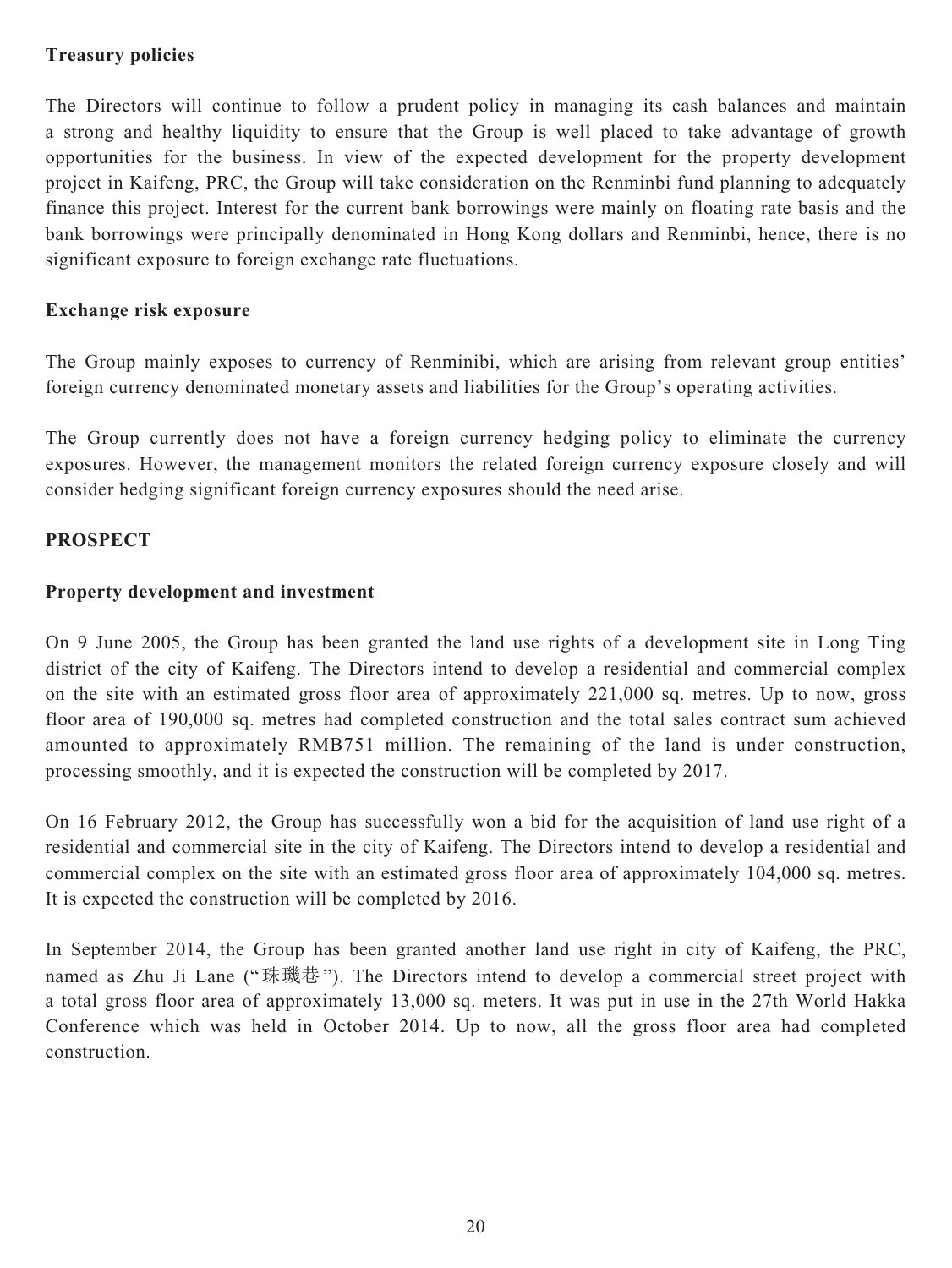Although customer demand is affected by austerity measures posed by the Central Government and macro-economic uncertainties, property prices are not expected to decrease substantively. In anticipation of appreciation of Renminbi as well as enormous domestic demand, the Board remains optimistic to the property market in Mainland China and the Group will continue to place emphasis on strengthening the property development and investment business, and may acquire additional land bank to richen its land reserve, specifically in the second and third tier cities in PRC which the market trend and growth potential is consistently increasing, however, the Group has no specific investment plan in relation to any particular project currently.

### **Construction business (including E&M works)**

The Group will uphold an on-going parallel development of its construction business (including building construction and E&M works) in both the PRC and Hong Kong. To cope with the difficulties encountered in the construction and engineering industry, the Company has adopted a prudent strategy in project tendering.

With its proven track records and adequate expertise in the main contracting business, the Group obtained "List of Approved Contractors for Public Works under Group C of the Building Category under Environment, Transport and Works Bureau of the HKSAR". Together with the licence in Group II under the "Turn-key Interior Design and Fitting-out Works" under the "List of Approved Suppliers of Materials and Specialist Contractors for Public Works" and the 11 licences held under the "List of Approved Suppliers of Materials and Specialist Contractors for Public Works under Environment, Transport and Works Bureau of the Government of the HKSAR", enables the Group to take an active part in the construction business development.

During the year, new projects such as fitting-out works for residential house at South Bay Road, Hong Kong, main contractor for development of a 12-storey residential building including construction of substructure, superstructure, building services and interior fitting-out works at Stubbs Road, Hong Kong, main contractor for development of eight residential house, clubhouses and associated external works including site formation, construction of sub-structure and superstructure works, building services and interior fitting-out work at Pik Sha Road, Sai Kung, Hong Kong, triennial term contract for the maintenance and repair of, alterations and additions to, fire service installations in General Engineering Services Division Venues in Hong Kong and Islands for the Government of the HKSAR, triennial term contract for the maintenance and repair of, alterations and additions to, fire services installations on Hong Kong and outlying islands for the Government of the HKSAR, triennial term contract for the maintenance and repair of, alterations and additions to, fire service installations in Venues of Hong Kong Police Force, Correctional Services Department and Independent Commission Against Corruption and Security Bureau in Kowloon and New Territories, building services installation for the construction of two 30-classroom primary schools at Kai Tak Development, Kowloon for the Government of the HKSAR, air-conditioning mechanical ventilation and electrical installation for the extension of PRC Ministry of Foreign Affairs Building at Borrett Road, Hong Kong for PRC Ministry of Foreign Affairs, alternation, addition and fitting-out works for Prada shop at Causeway Bay, Hong Kong, fitting-out works for Miu Miu shop and Prada shop at Beijing, the PRC, fitting-out works for bank at Beijing, the PRC were granted. As at the date of this announcement, the Group has contracts on hand with a total contract sum of over HK\$1,557 million.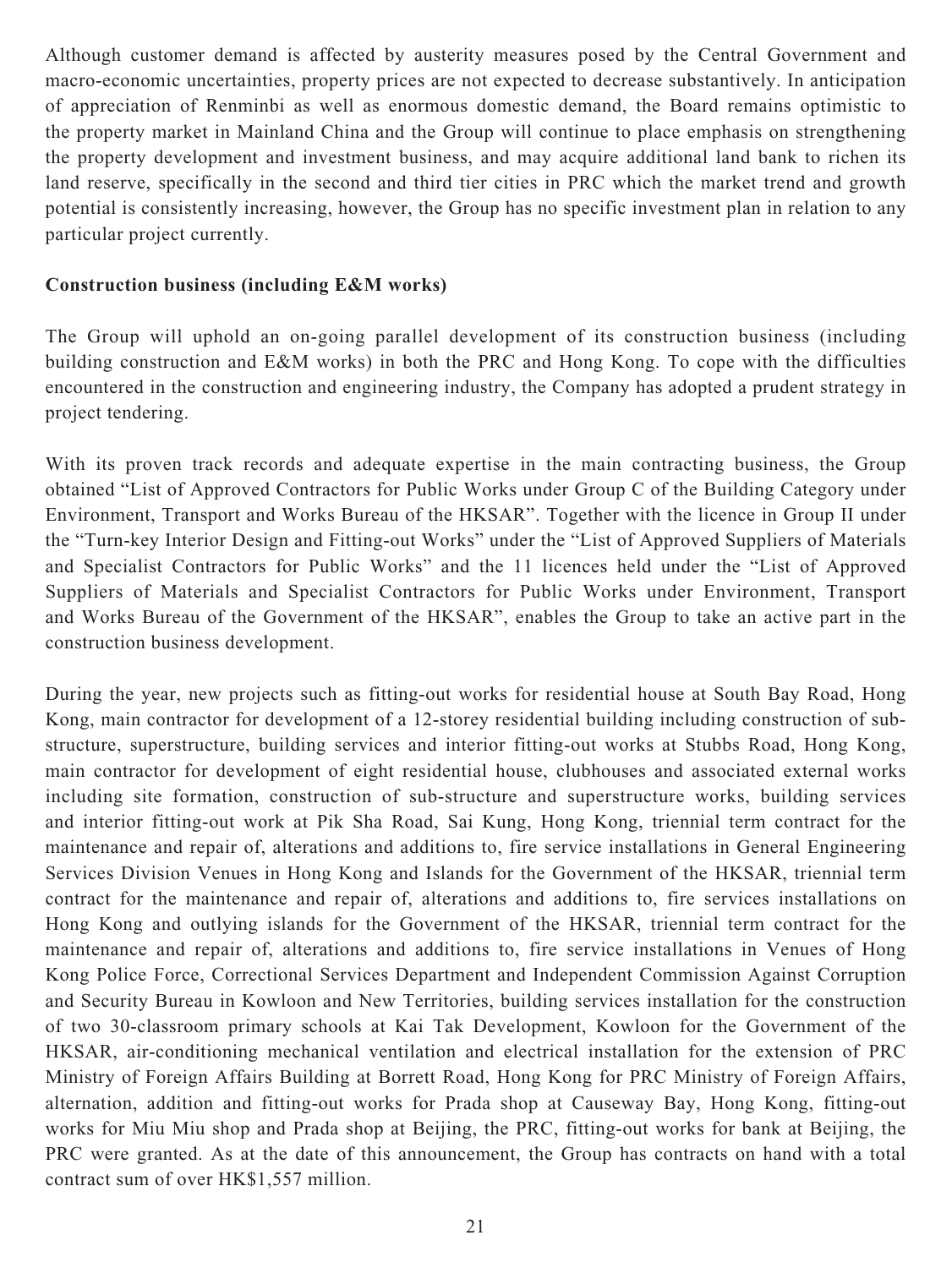With the Group's proven track record, comprehensive services and numerous licences, permits and qualifications, the Directors believe that the Group could strengthen its position in the Hong Kong market and diversifies its customer base particularly by attracting larger corporate customers and tenders for more capital intensive projects for such customers.

The Group is currently operating in the developed cities in the PRC. Urbanisation of the PRC is expected to continue at a rapid pace, in particular, in the third- and fourth-tier cities in the PRC. With the Group's long and established experience in the PRC market, the Directors believe that the Group could grasp such opportunities and selectively expand into the third- and fourth-tier cities in the PRC leveraging on our established expertise.

In order to provide comprehensive services to our customers, we intend to expand our services under the building construction works from time to time and apply for additional licences, permits or qualifications which may be required. For example, to increase our scope of services for building construction works to include site formation, we were approved as a Specialist Contractor (site formation works category) by the Buildings Department of Hong Kong in December 2014. The Directors believe our qualification in site formation will complement our other services.

# **Trading of medical equipment and home security and automation products**

With rising affluence especially in Hong Kong and the major cities in the PRC, the consumers' increasing health awareness, especially among higher-income urban consumers, continued to create higher demand for medical equipments, and our effort in trading of medical equipment should continue to pay off in terms of sales growth and market penetration in the PRC. In the coming year, we will expand our distribution channels and introducing a broader range of products to spur sales growth.

Also, with the increasing safety awareness in Hong Kong and the major cities in the PRC, we expect there will be high demand for wired and wireless security devices and systems, which are applicable to residential estates, commercial offices, shops, hotels, hospitals, museums and prisons.

Going forward, the uncertainty in the world economy and the slow down in economic growth in the mainland will continue to pose challenges to the business. The tightening policies such as restrictions on home purchase as a part of its efforts to control inflation and maintain a stable and healthy economic growth, also caused certain negative impact on the mainland property market. However, it is expected the economy of the PRC will sustain a healthy growth, also, Hong Kong remains well positioned to benefit from the PRC's continuing growth and development, as such, the Group remains optimistic in the long run and has confidence in the growth momentum in the PRC and Hong Kong.

The Group will continue to adopt efficacious cost management strategies and maintain tight credit control to cope with challenges and enhance competitiveness under the fluctuated operating environment. The Directors will continue to dedicate their best effort to maximize the best interests for the shareholders of the Group.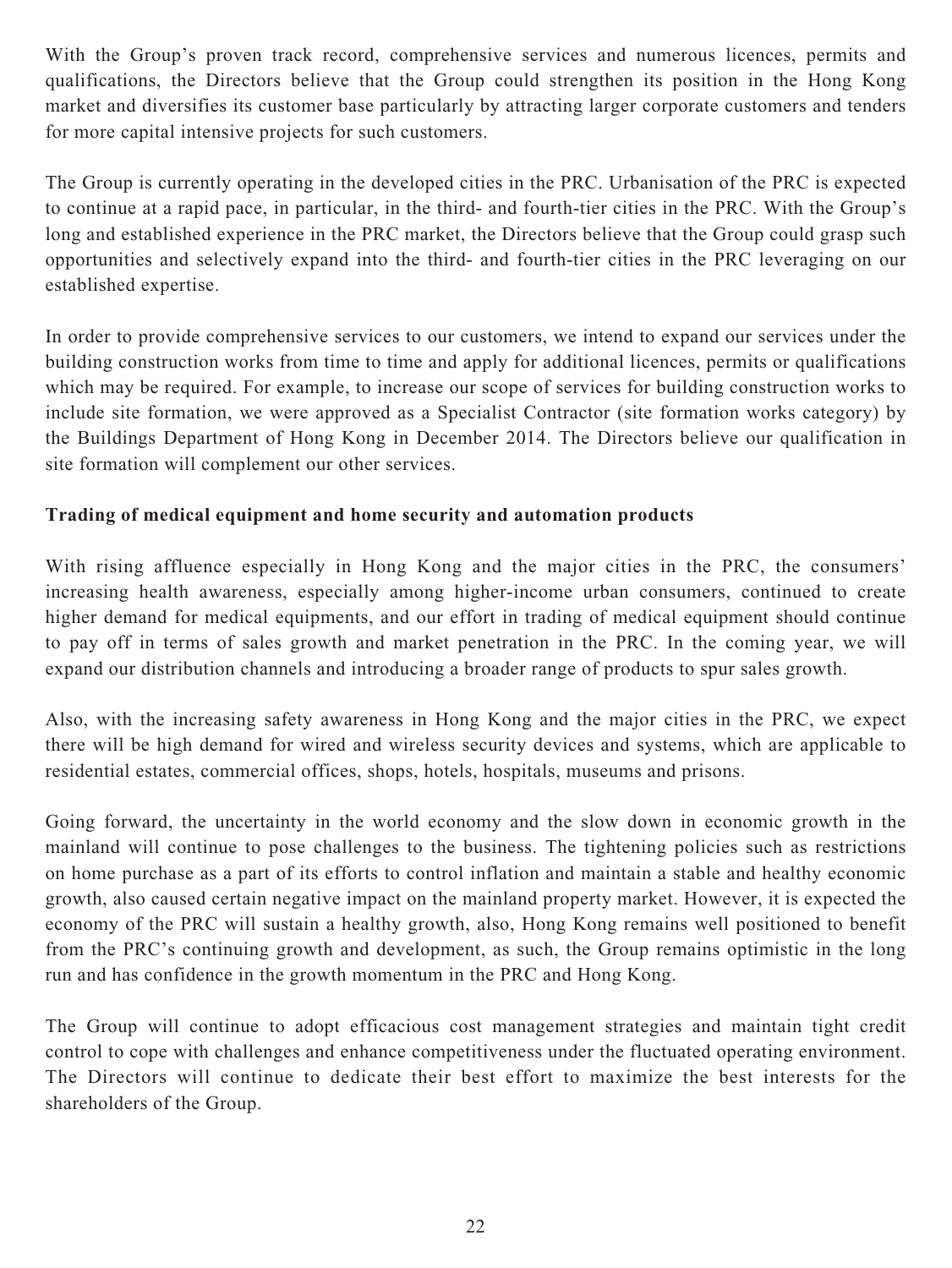### **HUMAN RESOURCES**

As at 31 March 2015, the Group had 315 employees, 113 of whom were based in the PRC. The total employee benefits expenses including directors' emoluments for the year under review amounted to HK\$60 million as compared to HK\$50 million in the last year, the increase was mainly due to the increment under the yearly review and provide more discretionary bonus in current year.

The remuneration policy and package of the Group's employees are reviewed and approved by the directors. Apart from pension funds, in order to attract and retain a high caliber of capable and motivated workforce, the Company offers discretionary bonus and share options to staff based on the individual performance and the achievements of the Company's targets.

### **CONTINUING CONNECTED TRANSACTIONS**

On 30 May 2014, the Group has entered into a tenancy agreement with Fitness Concept Limited, a company wholly-owned by Mr. Tjia Boen Sien ("Mr. Tjia"), the Managing Director and Deputy Chairman and a substantial shareholder of the Company, for the leasing of a property of the Group in Hong Kong. The tenancy agreement is contracted for three years commencing 1 April 2014, and the monthly rent payable is HK\$25,500. The rental income earned during the year ended 31 March 2015 from this tenancy agreement was HK\$306,000.

On 29 March 2014, the Group has entered into a tenancy agreements with 上海美格菲健身中心有限公  $\vec{\mathbb{q}}$ , a company wholly-owned by Mr. Tija, the Managing Director and Deputy Chairman and a substantial shareholder of the Company, for the leasing of a property of the Group at Shanghai. The tenancy agreement is contracted for three years commencing from 1 April 2014, and the annual rent payable is RMB100,000. The rental income earned during the year ended 31 March 2015 from this tenancy agreement was RMB100,000.

Given that Mr. Tjia is the Managing Director and Deputy Chairman of the Company and has an approximately 50.53% equity interest in the Company at the time entering into the tenancy agreements, Mr. Tjia is a connected person of the Company within the meaning of the Listing Rules. The transactions therefore constitute connected transactions of the Company. As each of the applicable percentage ratios of the transactions was less than 5% and the total considerations involved were less than HK\$3,000,000, pursuant to Rule 14A.33 of the Listing Rules, the transactions were exempted from the reporting, annual review, announcement and independent shareholders' approval requirements of the Listing Rules.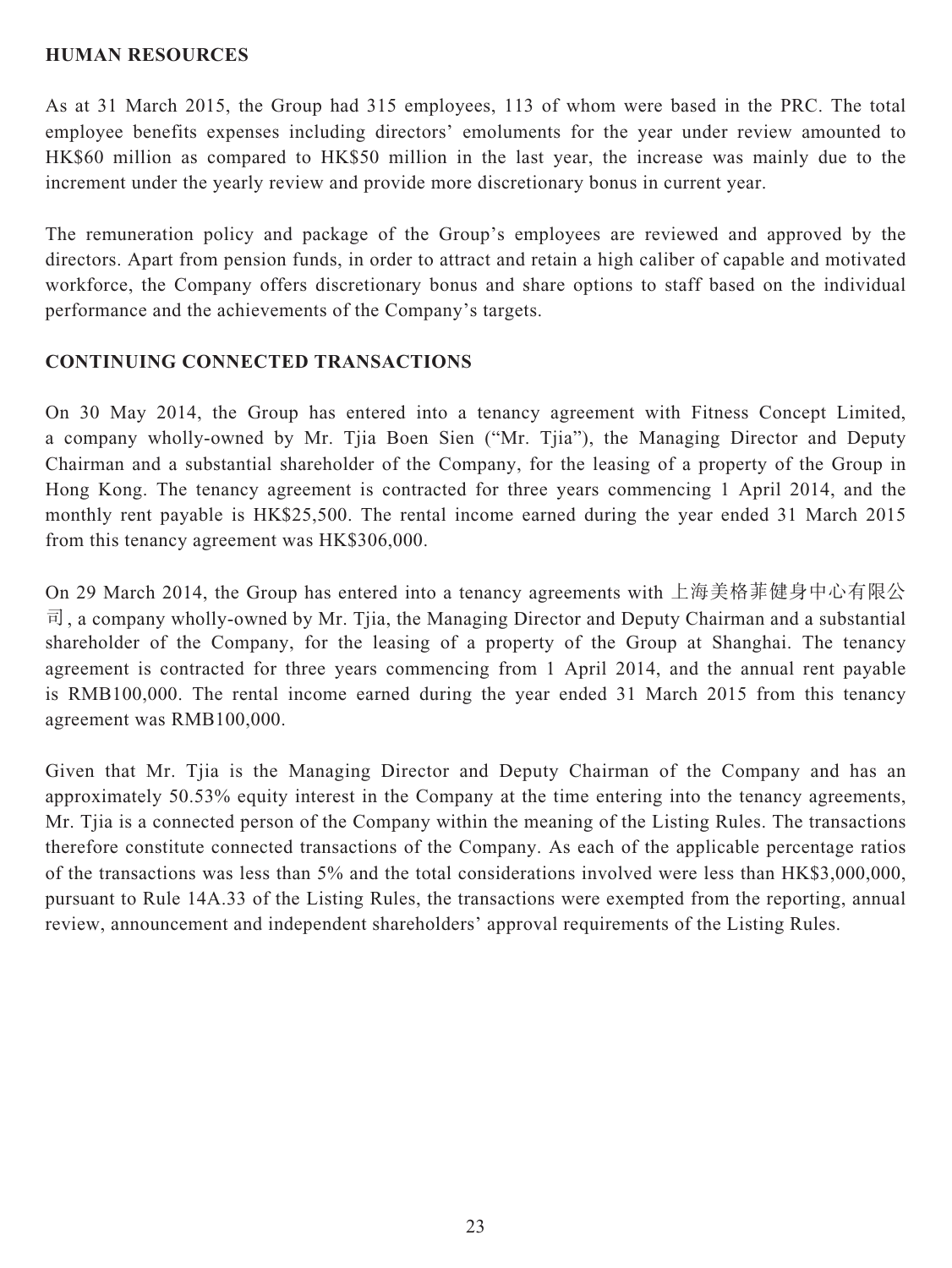### **PURCHASE, SALE OR REDEMPTION OF LISTED SECURITIES**

During the year ended 31 March 2015, the Company purchased certain of its shares on the Stock Exchange and these shares were subsequently cancelled by the Company. The Company considered that it is the best way of enhancing shareholder value and that it is in the best interest of the shareholders to return a substantial part of the surplus funds to them. The summary details of those transactions are as follows:

|            | Number of                 | Price per share               |                       | <b>Total</b>                  |  |
|------------|---------------------------|-------------------------------|-----------------------|-------------------------------|--|
|            | <b>Shares repurchased</b> | <b>Highest</b><br><b>HK\$</b> | Lowest<br><b>HK\$</b> | price paid<br><b>HK\$'000</b> |  |
| March 2015 | 1,370,000                 | 0.660                         | 0.610                 | 884                           |  |
|            | 1,370,000                 |                               |                       | 884                           |  |

The repurchased shares were cancelled and an amount equivalent to the nominal value of these shares of HK\$137,000 was transferred from retained profits to the capital redemption reserve. The premium of HK\$747,000 paid on the repurchases shares and share repurchase expenses of HK\$4,000 were charged against the share premium account.

The purchase of the Company's shares during the year ended 31 March 2015 was effected by the Directors, pursuant to the mandate from shareholders received at the last annual general meeting, with a view to benefiting shareholders as a whole by enhancing the net asset value per share and earnings per share of the Group.

Except as disclosed above and as disclosed in the paragraph headed "Capital structure", neither the Company, nor any of its subsidiaries purchased, redeemed or sold any of the Company's listed securities during the year ended 31 March 2015.

# **CAPITAL STRUCTURE**

On 2 February 2015, the Company allotted and issued 100,000,000 placing shares of HK\$0.10 each in the share capital of the Company, at the placing price of HK\$0.72 per placing share, pursuant to the placing agreement and the general mandate granted to the Directors at the annual general meeting of the Company held on 11 August 2014, details of which are disclosed in the announcement of the Company dated 21 January 2015. Total proceeds of approximately HK\$70 million, net of issuance expense, were raised: (i) HK\$50 million for property development project of the Group in Kaifeng City; and (ii) HK\$20 million for general working capital for the Group.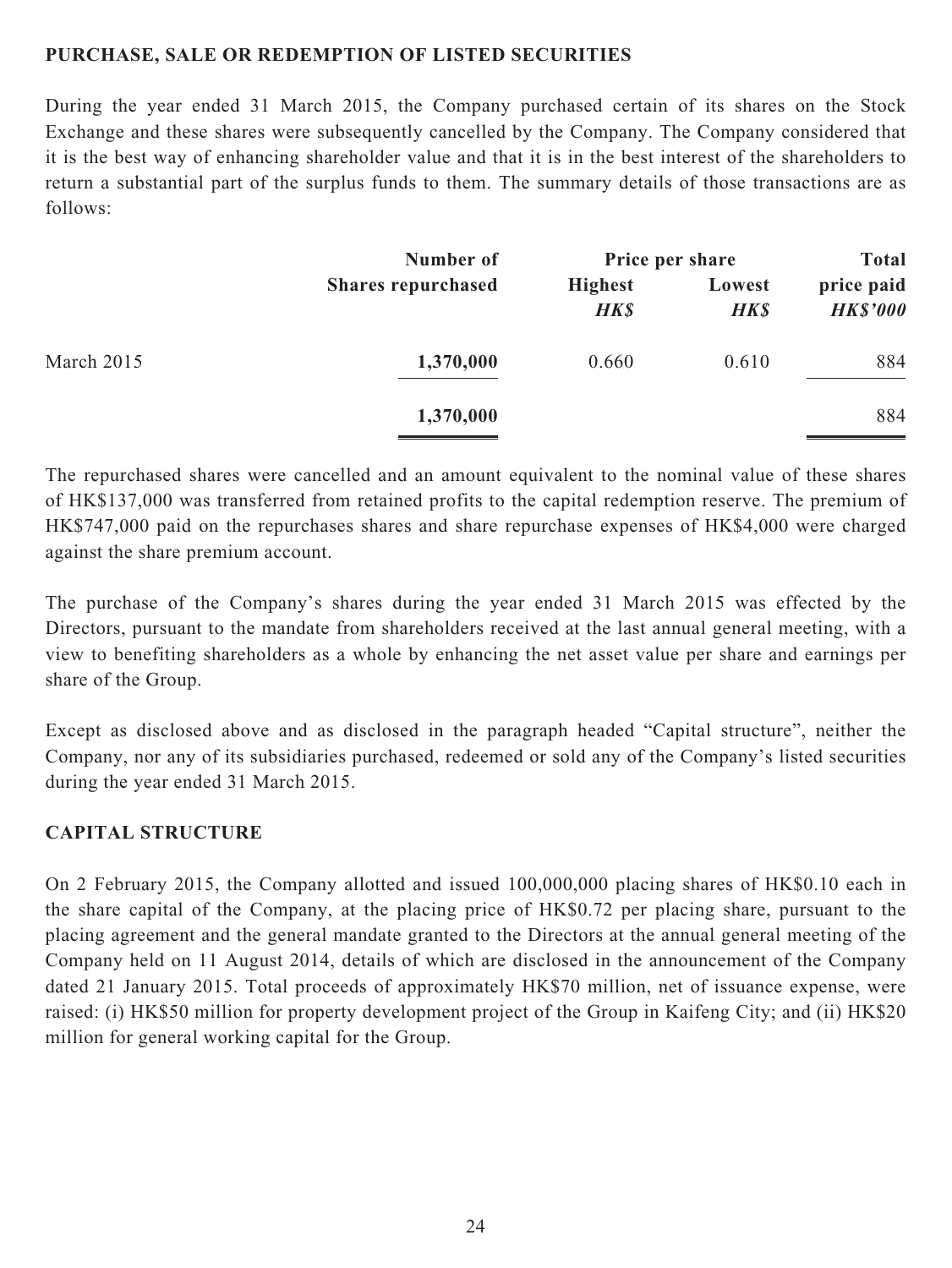### **CORPORATE GOVERNANCE**

In the opinion of the Board, the Company has complied with most of the code provisions ("Code Provisions") as set out in the Code on Corporate Governance Practices ("CG Code") contained in Appendix 14 of the Rules Governing the Listing of Securities on the Stock Exchange ("Listing Rules") save for the deviation from the Code Provision A.4.1, details of which are explained below. The Company regularly reviews its corporate governance practices to ensure that these continue to meet the requirements of the CG Code.

### **Summary of deviation of the CG Code:**

Code Provision A.4.1 stipulates that non-executive directors should be appointed for a specific term, subject to re-election.

The independent non-executive directors are not appointed for a specific term. However, all nonexecutive directors are subject to the retirement and rotation once every three years in accordance with the Company's Bye-Laws. As such, the Board considers that sufficient measures have been taken to ensure that the Company's corporate governance practices are comparable with those in the Code.

### **MODEL CODE FOR SECURITIES TRANSACTIONS**

The Company has adopted the Model Code for Securities Transactions by Directors of Listed Issuers (the "Model Code") as set out in Appendix 10 to the Listing Rules. Specific enquiry has been made of all the Directors of the Company and the Directors of the Company have confirmed that they have complied with the Model Code throughout the year ended 31 March 2015. The Company has adopted the same Model Code for securities transactions by employees who are likely to be in possession of unpublished price-sensitive information of the Company. No incident of non-compliance of the Model Code by the relevant employees was noted by the Company.

### **AUDIT COMMITTEE**

The Company has an audit committee which was established in accordance with the requirements of the CG Code for the purpose of reviewing and providing supervision over the Group's internal controls, risk management and financial reporting matters and adequacy of resources and qualifications of the Company's accounting staff. The audit committee comprise of three independent non-executive Directors of the Company, namely Dr. Ho Chung Tai, Raymond, Mr. Siu Man Po and Mr. Siu Kam Chau. Mr. Siu Kam Chau is the Chairman of the committee.

The audited annual results of the Company for the year ended 31 March 2015 have been reviewed by the audit committee members who have provided advice and comment thereon.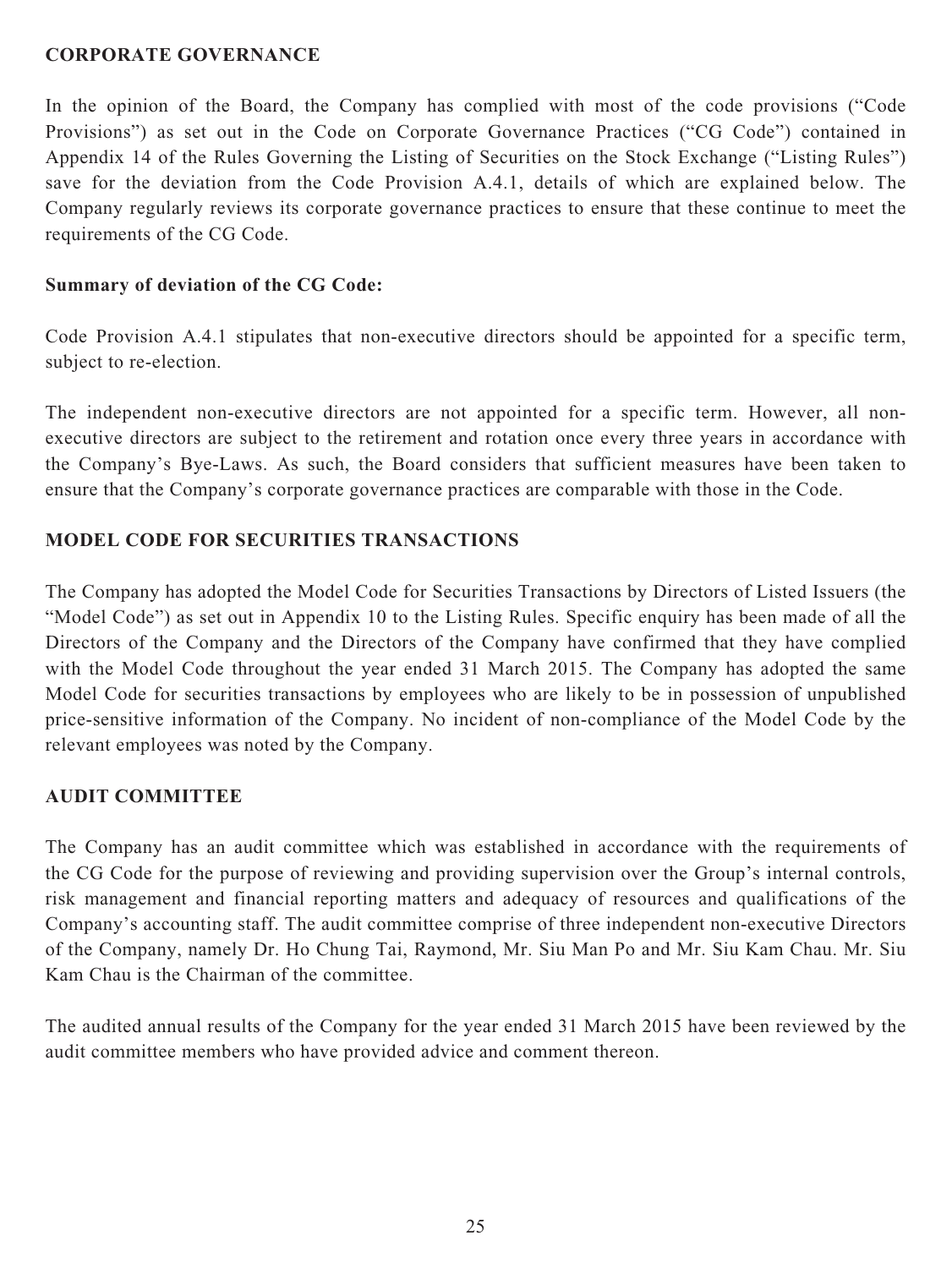### **SIGNIFICANT INVESTMENT, MATERIAL ACQUISITIONS AND DISPOSAL**

Apart from the Group equity interest in DCIHL was diluted from 100% to 51.18% due to the spin off of business of construction and engineering contracting services, the Group did not have any other significant investment, material acquisition or disposals during the year.

# **ANNUAL GENERAL MEETING**

It is proposed that the forthcoming annual general meeting of the Company (the "2015 AGM") will be held on Monday, 10 August 2015. A notice convening the AGM will be published and despatched to our shareholders in the manner required by the Listing Rules in due course.

# **DIVIDEND**

The Board of Directors recommends the payment of a final dividend of HK1 cent per ordinary share in issue for the year ended 31 March 2015 (2014: HK1.3 cents per share), the dividend will be payable on or around Friday, 28 August 2015 to shareholders whose names appear on the register of members of the Company at the close of business on Wednesday, 19 August 2015 subject to the approval of Shareholders at the forthcoming 2015 Annual General Meeting (the "2015 AGM").

Taking together with the interim dividend of HK1 cent per share paid on 31 December 2014, this will make a total dividend for the year ended 31 March 2015 of HK2 cents per share (2014: HK2.3 cents per share).

Details of the special interim dividend for the spin-off of Deson Construction International Holdings Limited ("DCIHL") are set out in note 7 to the financial statements.

The proposed final dividend for the year is subject to the approval of the Company's shareholders at the 2015 AGM.

# **CLOSURE OF REGISTER OF MEMBERS**

The Register of Members of the Company will be closed from Monday, 17 August 2015 to Wednesday, 19 August 2015 both days inclusive, during which period no transfer of shares will be registered. In order to qualify for the final dividend, all transfer of shares in the Company accompanied by the relevant share certificates must lodged with the Company's branch shares registrar and transfer office in Hong Kong, Tricor Tengis Limited, at Level 22, Hopewell Centre, 183 Queen's Road East, Hong Kong not later than 4:30 p.m. on Friday, 14 August 2015.